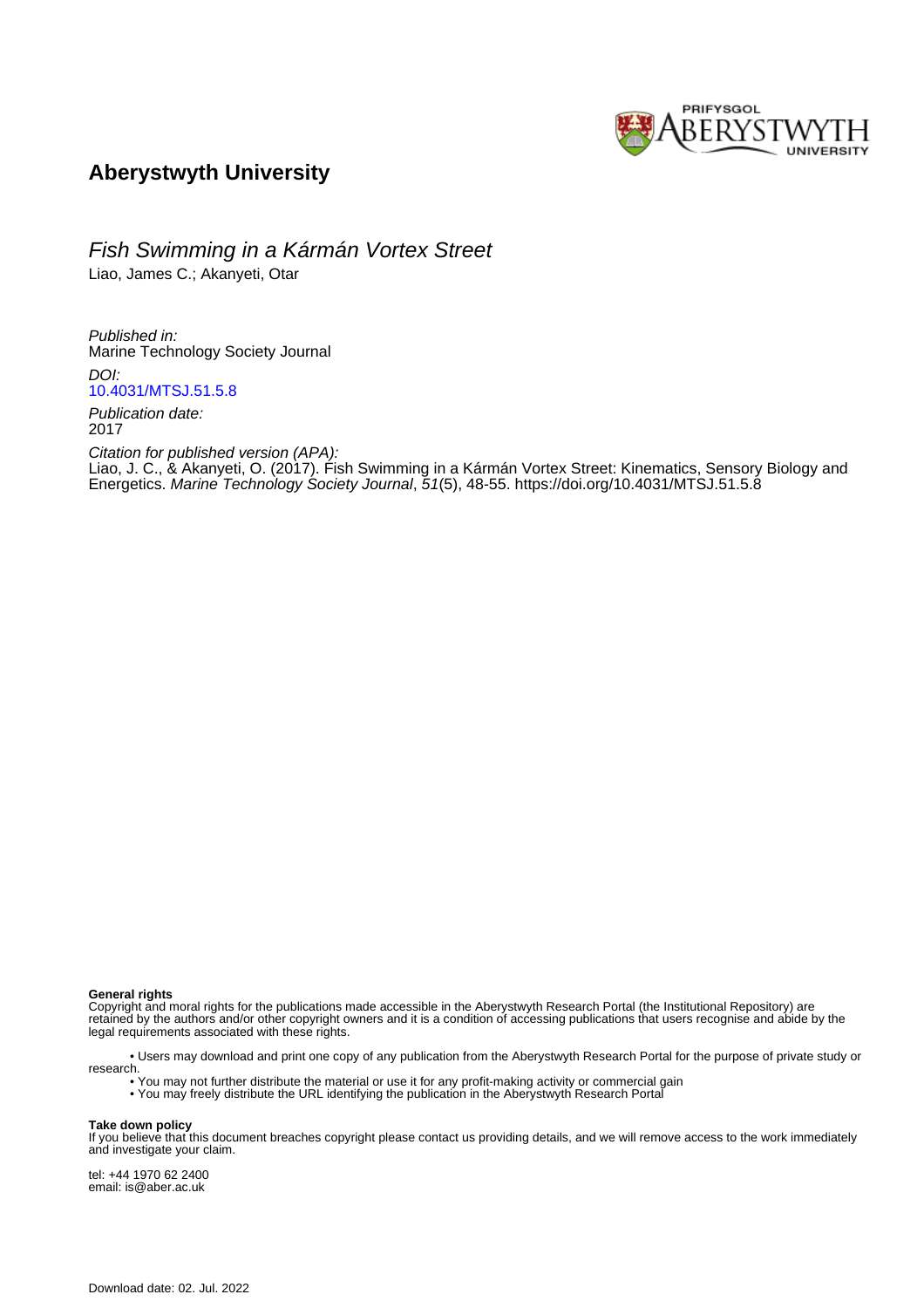| $\mathbf{1}$   | FISH SWIMMING IN A KÁRMÁN VORTEX STREET: KINEMATICS, SENSORY |
|----------------|--------------------------------------------------------------|
| $\overline{2}$ | <b>BIOLOGY AND ENERGETICS</b>                                |
| $\mathfrak{Z}$ |                                                              |
| $\overline{4}$ |                                                              |
| 5              |                                                              |
| 6              |                                                              |
| 7              | James C. Liao <sup>1</sup> and Otar Akanyeti <sup>2</sup>    |
| 8              | <sup>1</sup> The Whitney Laboratory for Marine Bioscience    |
| 9              | Department of Biology                                        |
| 10             | University of Florida                                        |
| 11             | 9505 Ocean Shore Blvd, St. Augustine FL USA                  |
| 12             | <sup>2</sup> Department of Computer Science                  |
| 13             | Aberystwyth University                                       |
| 14             | Aberystwyth, Ceredigion SY23 3FL, UK                         |
| 15             |                                                              |
| 16             |                                                              |
| 17             |                                                              |
| 18             |                                                              |
| 19             | Phone: 904-461-4011                                          |
| 20             | Fax: 904-461-4052                                            |
| 21             | E-mail: jliao@whitney.ufl.edu                                |
| 22             |                                                              |
| 23             |                                                              |
| 24             |                                                              |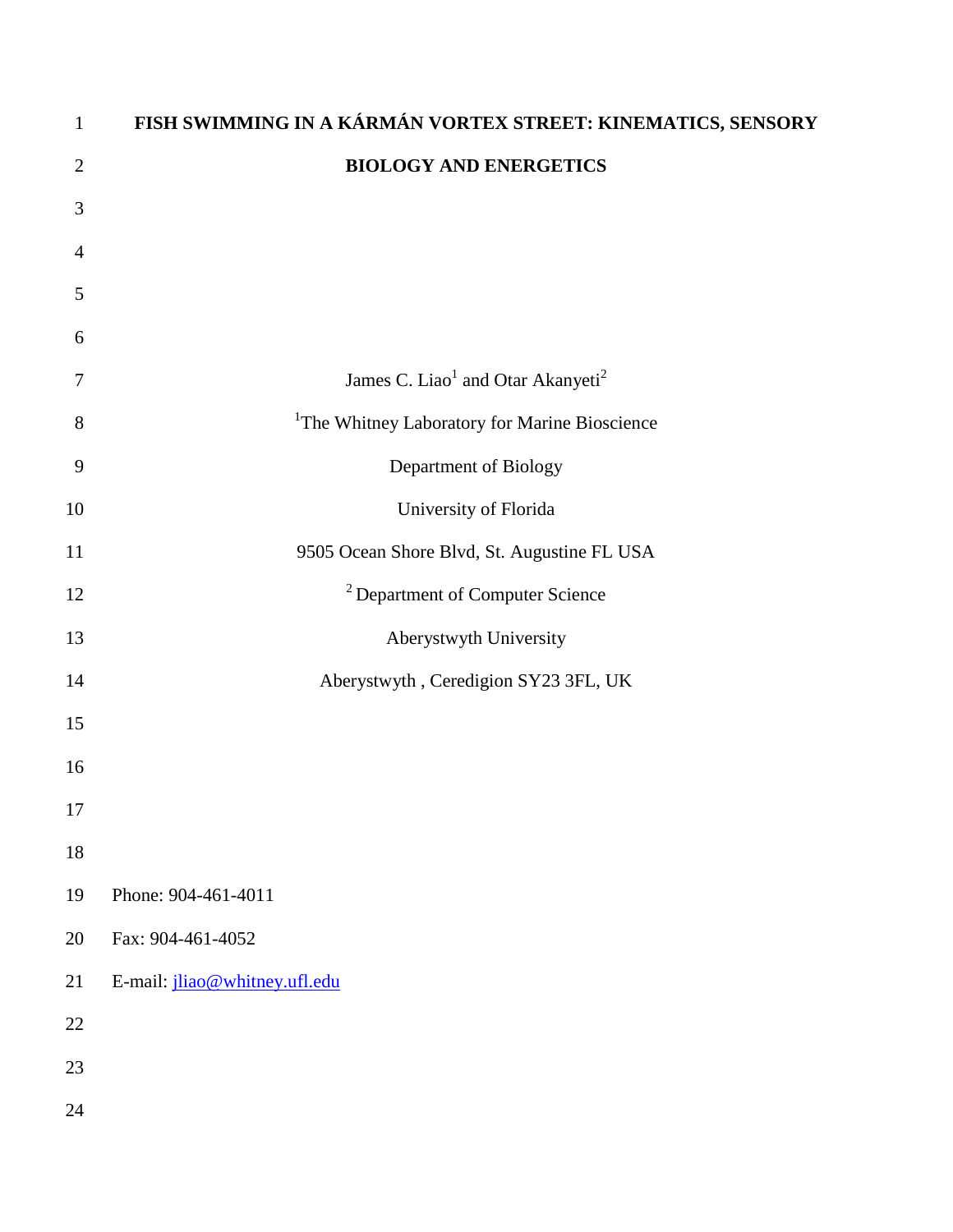#### **Abstract**

 Fishes often live in environments characterized by complex flows. To study the mechanisms of how fishes interact with unsteady flows, the periodic shedding of vortices behind cylinders has been employed to great effect. In particular, fishes that hold station in a vortex street (i.e. Kármán gaiting) show swimming kinematics that are distinct from their patterns of motion during freestream swimming in uniform flows, although both behaviors can be modelled as an undulatory body wave. Kármán gait kinematics are largely preserved across flow velocities. Larger fish have a shorter body wavelength and slower body wave speed than smaller fish, in contrast to freestream swimming where body wavelength and wave speed increases with size. The opportunity for Kármán gaiting only occurs under specific conditions of flow velocity and depends on the length of the fish; this is reflected in the highest probability of Kármán gaiting at intermediate flow velocities. Fish typically Kármán gait in a region of the cylinder wake where the velocity deficit is about 40% of the nominal flow. The lateral line plays a role in tuning the kinematics of the Kármán gait, since blocking it leads to aberrant kinematics. Vision allows fish to maintain a consistent position relative to the cylinder. In the dark, fish do not show the same preference to hold station behind a cylinder though Kármán gait kinematics are the same. When oxygen consumption level is measured, it reveals that Kármán gaiting represents about half of the cost of swimming in the freestream.

- 
- 

**Introduction**

 Understanding how fishes swim in unsteady flows has attracted attention from many disciplines, ranging from biologists interested in fish ecology to engineers working on the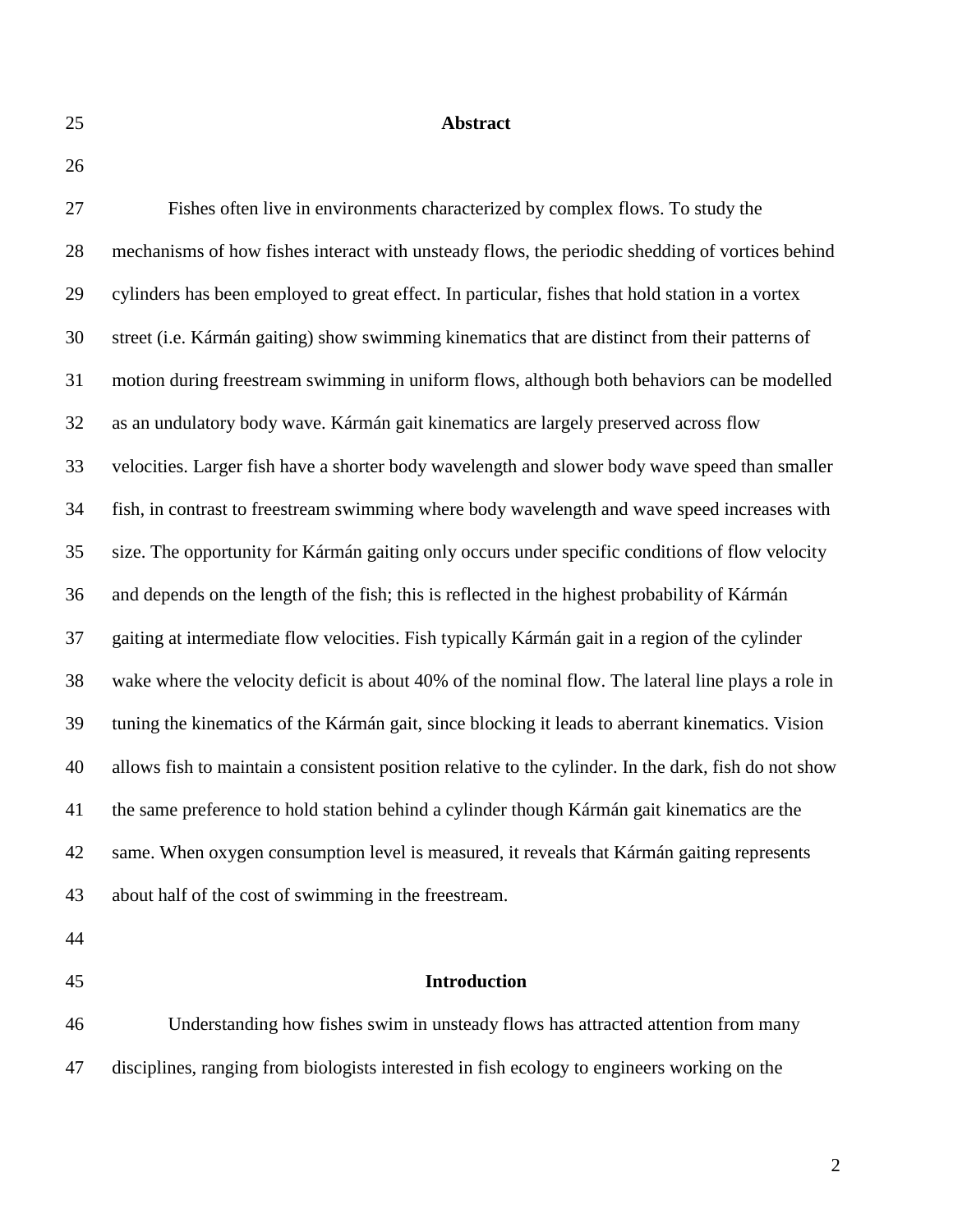| 48 | principles of efficient propulsion $1-5$ . Because the hydrodynamics of a cylinder wake is well-                 |
|----|------------------------------------------------------------------------------------------------------------------|
| 49 | characterized <sup>6</sup> , examining how fish interact with cylinder vortices has provided a tractable way     |
| 50 | to begin to understand fish-fluid interactions under complex, yet predictable flow conditions $7-9$ .            |
| 51 | This is because the relationships between flow velocity, cylinder diameter, and vortex shedding                  |
| 52 | frequency are already known. Flow moving past the cylinder creates vortices that shed                            |
| 53 | alternately from each side of the cylinder, with the vortices staggered as two columnar arrays <sup>6,10</sup> . |
| 54 | For Reynolds numbers of $40 - 100,000$ in which many fishes swim, the Strouhal number (St) for                   |
| 55 | cylinders is 0.2, where f is the vortex shedding frequency, $d$ is the diameter of the cylinder, and U           |
| 56 | is the nominal flow velocity.                                                                                    |
| 57 |                                                                                                                  |
| 58 | $St = \frac{fd}{H}$ (1)                                                                                          |
| 59 |                                                                                                                  |
| 60 | The spacing of the vortices, or wake wavelength $(\lambda)$ can be calculated from the flow velocity             |
| 61 | divided by the vortex shedding frequency.                                                                        |
| 62 |                                                                                                                  |
| 63 | $\lambda = U/f$<br>(2)                                                                                           |
| 64 |                                                                                                                  |
| 65 | This enables experimenters the ability to control the frequency and spacing of vortices by                       |
| 66 | altering the flow speed and cylinder size, and has provided a unique opportunity to study how                    |
| 67 | fish behave in an unsteady, periodic environment.                                                                |
| 68 | Previous studies revealed that fishes adopt novel body kinematics behind a cylinder,                             |
| 69 | termed the Kármán gait. Kármán gaiting can save energy for station holding fishes, and occurs                    |
| 70 | under certain conditions of flow velocity, body length, and cylinder size <sup>8,11-13</sup> . To identify       |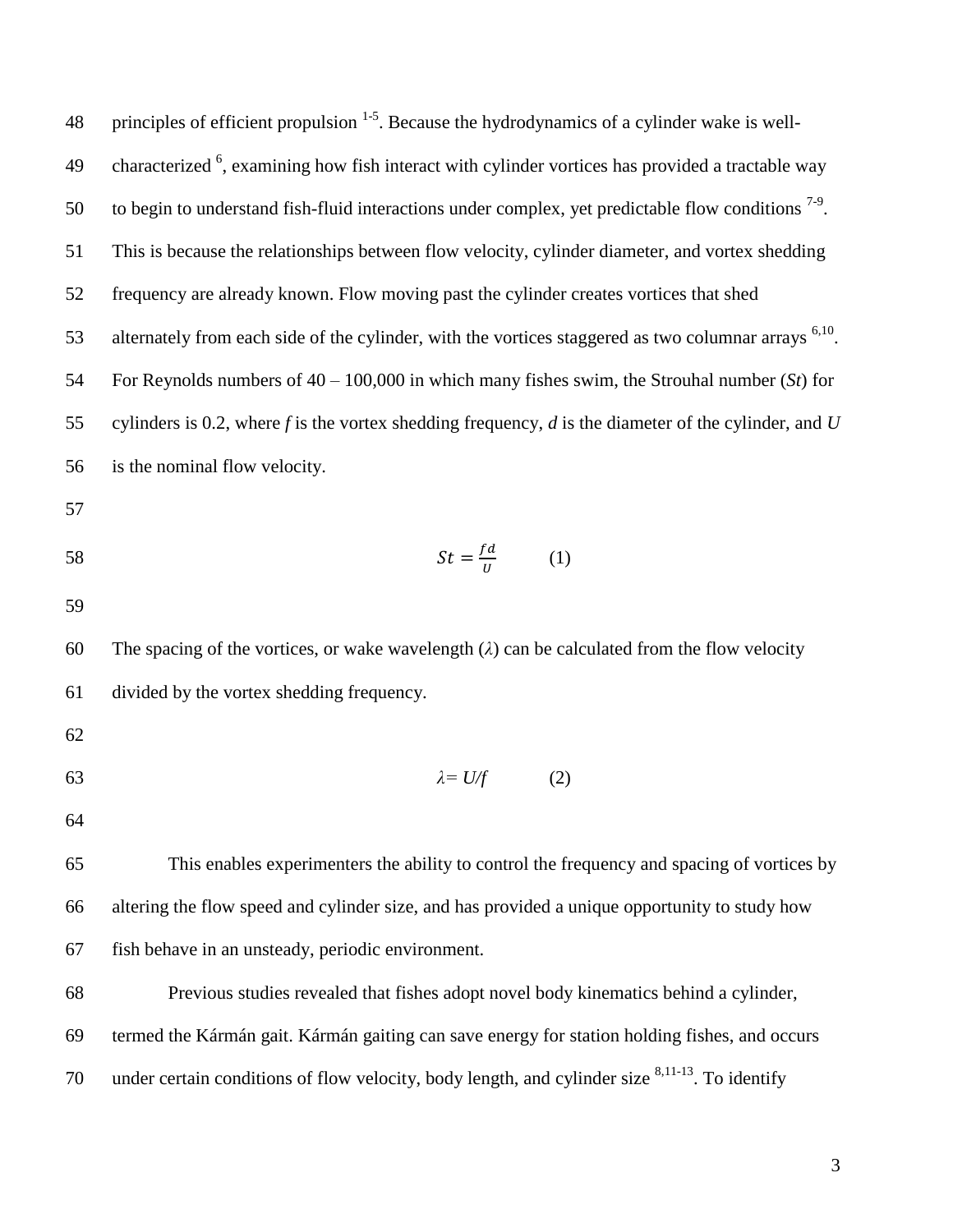Kármán gaiting, five criteria are used: 1) the fish is holding station and not drifting upstream or downstream, 2) there is a traveling wave along the body, 3) the body displays a large lateral displacement (> ½ *L*), 4) the body posture adopts a long wavelength (>1 *L*), and 5) there are no transient small-amplitude, high-frequency tail beats. *Body wave kinematics of Kármán gaiting versus freestream swimming* A travelling wave along the body can describe both freestream swimming and Kármán

 gaiting kinematics for subcarangiform swimming fishes. This equation, with an arbitrary initial 79 phase  $(\phi)$ , takes the form:

81 
$$
h(x,t) = A(x) * \sin\left(\frac{2\pi}{\lambda}x - 2\pi ft + \phi\right)
$$
 (3)

 where *t* and *x* denote time and position along the body, respectively. The wave initiation point varies with the locomotor mode (thunniform, carangiform, anguilliform), which is defined according to how much of the body participates in the undulatory wave . Tail beat frequency (*f*) and body wavelength (*λ*) define the temporal and spatial periodicity of the equation. The speed of 87 the travelling wave  $(V)$  is defined by

89  $V = \lambda f$  (4)

91 The amplitude envelope  $(A(x))$  also depends on the locomotor mode. For subcarangiform swimmers such as rainbow trout and mackerel, it is described by a second order polynomial 93  $A(x) = c_1 x + c_2 x^2$  <sup>[15](#page-22-7)</sup>.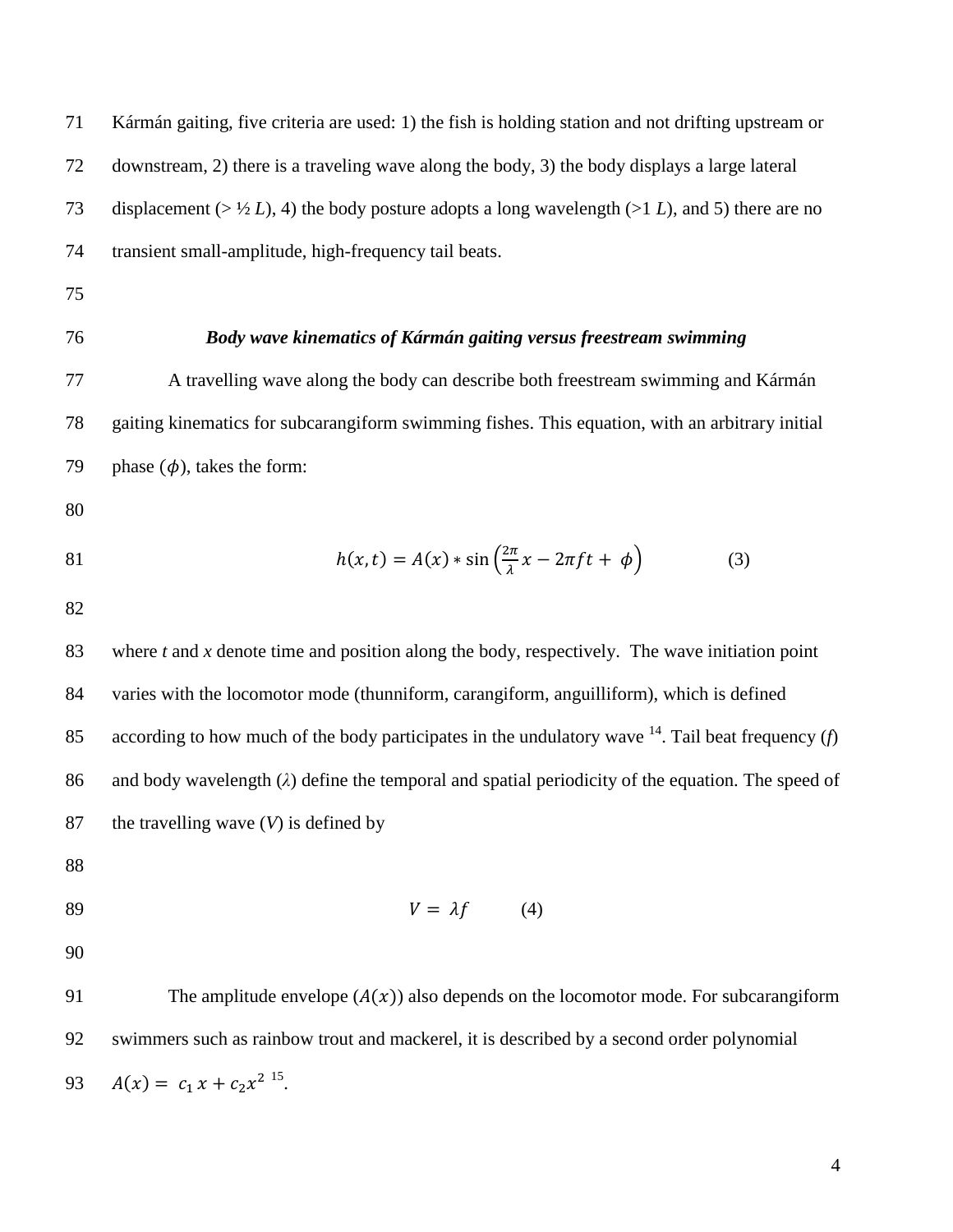Whether the travelling wave is generated actively through muscular activity or passively due to flow-induced motions varies depending on the flow regime. In freestream swimming, an 96 antero-posterior wave of red muscle activity drives the propagation of the wave  $^{16}$  $^{16}$  $^{16}$ . In contrast, during Kármán gaiting undulatory waves are generated passively as a result of lateral 98 acceleration while the fish is being buffeted from side to side by the fluid [.](#page-22-4) Several findings support this argument. First, muscle recordings indicate that Kármán gaiting fish activate only 100 the anterior red axial muscles  $^{12}$  $^{12}$  $^{12}$ . Second, dead trout temporarily generate a mechanical wave 101 similar to live fish . Third, there is a high correlation between the lateral acceleration and tail beat amplitude of the fish.

 Freestream swimming and Kármán gaiting differ in that they are separated in the parameter space; the amplitude, wavelength and frequency values of the travelling wave 105 equation are substantially different for each behavior  $^{18}$  $^{18}$  $^{18}$ . During Kármán gaiting, the wave is 106 initiated at the body centre, which is 0.2  $L$  (where  $L =$  total body length) further down the body compared to the initiation point in freestream swimming. Fourier analysis on the motions of a dead trout towed behind a cylinder shows that in a completely passive body, the wave starts at the base of the cranium similar to freestream swimming (Fig. 1). This suggests that the location of the wave initiation point during Kármán gaiting is not due to the passive fish-fluid interactions. When live fish Kármán gait they activate their anterior muscles in order to adopt a straight posture in the mid-body region; as a result this arrangement changes the location of the initiation point. In this way, the interaction between fish and fluid in the mid-body region is more critical than the posterior region. Fish appear to keep the mid-body region from bending in order to provide a local axial control surface to harness the appropriate fluid forces. In addition to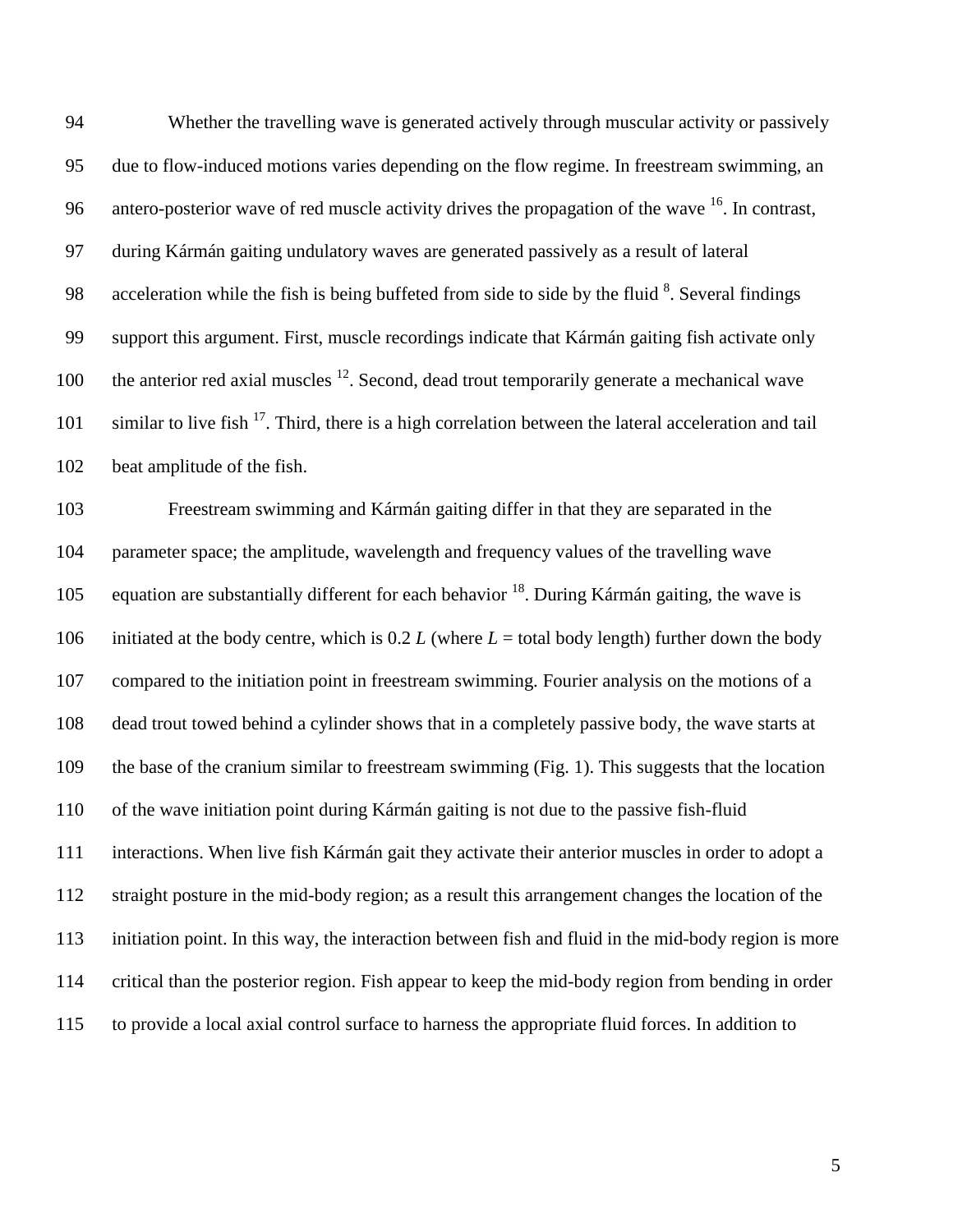undulation, Kármán gaiting fish also exhibit substantial lateral translations and body rotations, which can constitute up to 75% of the behavior.

- 
- 

## *Body wave speed increases with flow speed*

 Kármán gaiting fish respond to increasing flow speed by increasing the speed of their traveling body wave. To do so, fish increase tail-beat frequency while keeping body wavelength and amplitude constant. Why does tail-beat frequency change and not body wavelength? Kármán gaiting is a flow-dominated behavior, where cylinder wake wavelength and vortex shedding frequency drives the body wavelength and tail-beat frequency. The cylinder vortex shedding frequency, but not wavelength, increases with flow speed, setting up a condition where the body wavelength is preserved across flow speed.

 Experiments have shown that even a rigid foil positioned in a vortex street can generate thrust [17](#page-23-0) **.** What, then, is the role of the traveling wave in Kármán gait? In uniform flow, the ratio of the traveling wave to the forward body speed (i.e. slip) approaches unity when swimming is efficient because more momentum is directed towards forward thrust. This concept is less useful in a vortex street environment, where the contributions of passive versus powered thrust generation are harder to differentiate. The traveling wave is not entirely passive, given that across flow velocities body wave speed is consistently 25% greater than the speed of the vortices 134 drifting at the nominal flow speed .

#### *The effect of fish length on body wavelength*

 Fish relate to the vortex street in different ways depending on their body length. Kármán 137 gaiting fish require cylinder-to-body length ratios that range from 1:2 to 1:4  $^{11,19}$  $^{11,19}$  $^{11,19}$  $^{11,19}$ . The body wavelength of the fish affects its ability to properly interact with vortices to produce thrust. In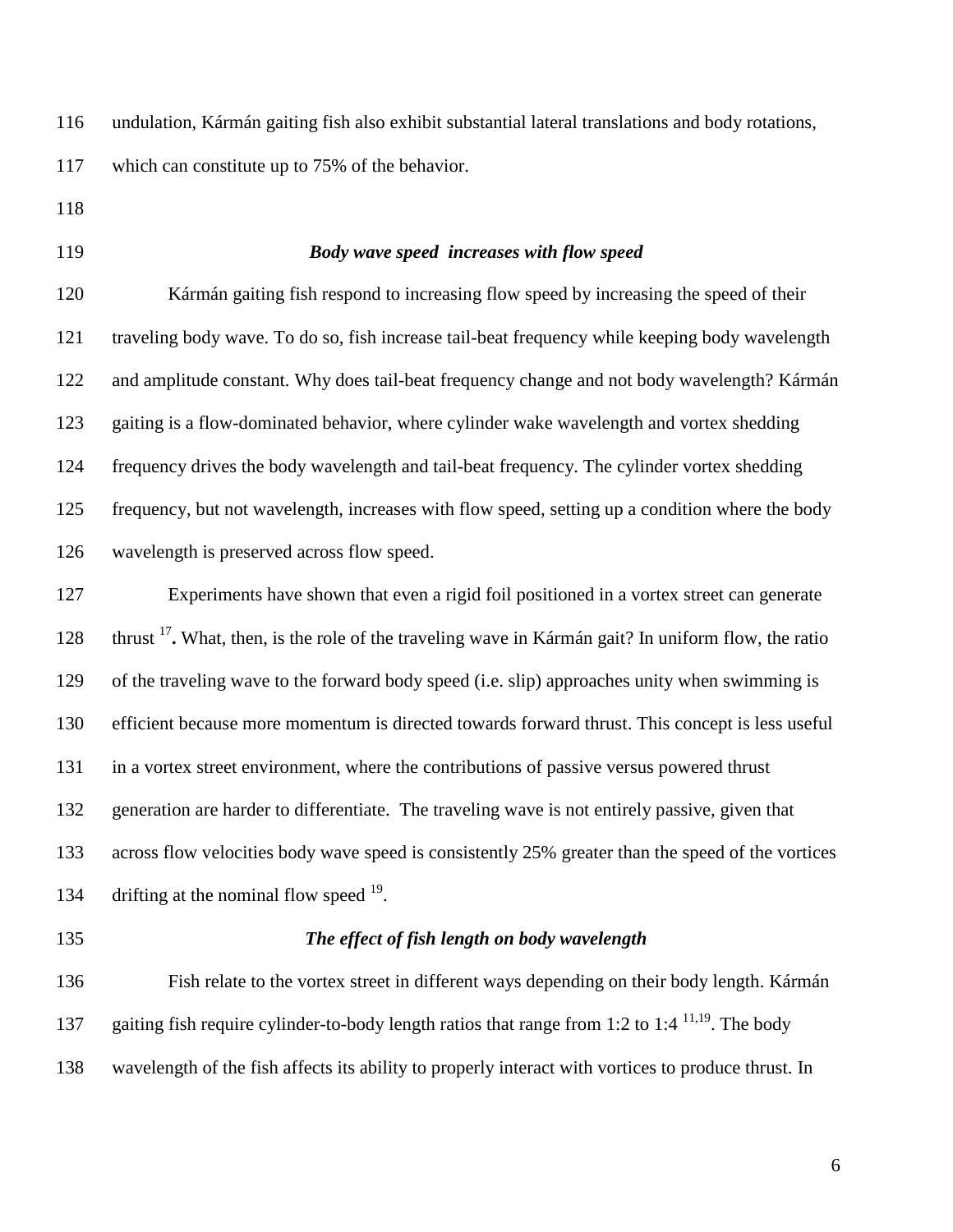order to Kármán gait, small fish interact differently with cylinder vortices than larger fish. When small fish Kármán gait, they have a longer body wavelength than larger fish, reflecting the relatively larger size and spacing of the cylinder vortices. Hypothetically, a larger fish may be able to adopt a shorter wavelength because the body spans to interact with two successive vortices, while a smaller fish must adopt a longer wavelength because its body can only interact with one vortex. This is the opposite of what is found in freestream swimming, where body 145 wavelength increases with fish size . As mention above, during the Kármán gait less of the body participates in the traveling wave than observed for freestream swimming. Therefore, a longer body length does not correspond to a longer body wavelength as it seems to do for freestream swimming (Fig. 4).

 Regardless of body size, Kármán gaiting fish possess a body wavelength that is longer than the wake wavelength at intermediate flow speeds. This relationship seems critical to hold station and likely orients the body to create more thrust-generating interactions with passing vortices.

#### *Probability of Kármán gaiting depends on flow speed*

 One of the most important factors determining how often fish prefer to Kármán gait is the nominal flow speed to which the cylinder is exposed. Figure 2 shows that the highest probability 156 of Kármán gaiting occurs at intermediate flow speeds between 2-5 body lengths per second <sup>[19](#page-23-2)</sup>. The body center of the fish is typically located 4-6 cylinder diameters downstream from the cylinder regardless of flow velocity level (Fig. 3A). This region corresponded to a velocity deficit of about 40% of the nominal velocity (Fig. 3B). At low flow velocities fish did not Kármán gait often and their motions resembled freestream swimming. This is because vortical 161 flows must be sufficiently developed before fish can exploit them  $8,11-13$ . Kinematic results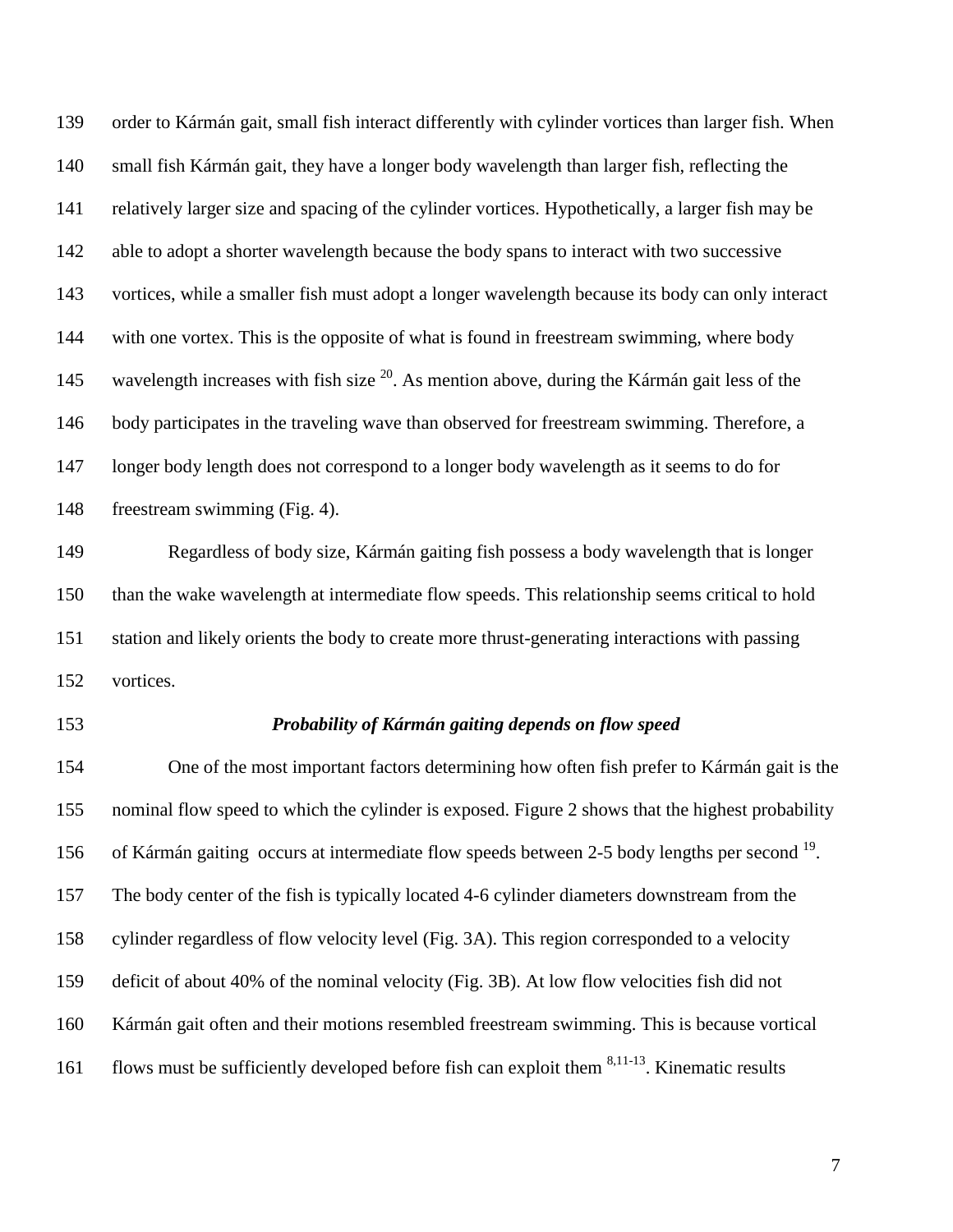| 162        | support this interpretation; at lower flow speeds the tail-beat frequency was considerably higher              |
|------------|----------------------------------------------------------------------------------------------------------------|
| 163        | than the vortex shedding frequency <sup>19</sup> . The tail-beat frequency at the low flow speed was identical |
| 164        | to that of a freestream swimming fish <sup>20</sup> . Furthermore, body wavelength and tail-beat amplitude     |
| 165        | were very similar to those found in freestream swimming fish. At the highest speeds, trout do not              |
| 166        | hold station continuously and are either drawn upstream into the suction zone behind the                       |
| 167        | cylinder, or ejected laterally from the vortex street. Under these higher Reynolds number flow                 |
| 168        | conditions the wake can adopt complex, three-dimensional vortex dynamics such as braid                         |
| 169        | vortices and other hydrodynamic instabilities <sup>21</sup> . Merging and pairing between initial shear layer  |
| 170        | vortices can give rise to secondary structures that contribute to irregular vortex shedding                    |
| 171        | frequencies and amplitudes $6,22$ . The resulting turbulent vortex street exceeds the stabilization            |
| 172        | abilities of fishes.                                                                                           |
| 173        |                                                                                                                |
| 174        | Sensory feedback during the Kármán gait                                                                        |
| 175        | What roles do vision and the lateral line play in the ability to exploit vortices in a cylinder                |
| 176        |                                                                                                                |
|            | wake? Theoretically, the hydrodynamic conditions of an oscillating wake make it possible for                   |
| 177        | any foil-shaped object of the appropriate size to generate thrust passively <sup>23,24</sup> . Experimental    |
|            | evidence shows that a dead trout towed behind a cylinder can momentarily synchronize its body                  |
| 179        | kinematics to the oscillating flow of a vortex street to generate thrust $12,17$ . However, for a fish to      |
| 178<br>180 | remain in the cylinder wake for sustained periods requires sensory feedback from the visual and                |
| 181        | lateral line systems.                                                                                          |
| 182        | In general fishes rely heavily on both visual $^{25,26}$ and hydrodynamic $^{27-29}$ cues to adapt             |
| 183        | their swimming movements to their immediate environment. Kármán gait kinematics change                         |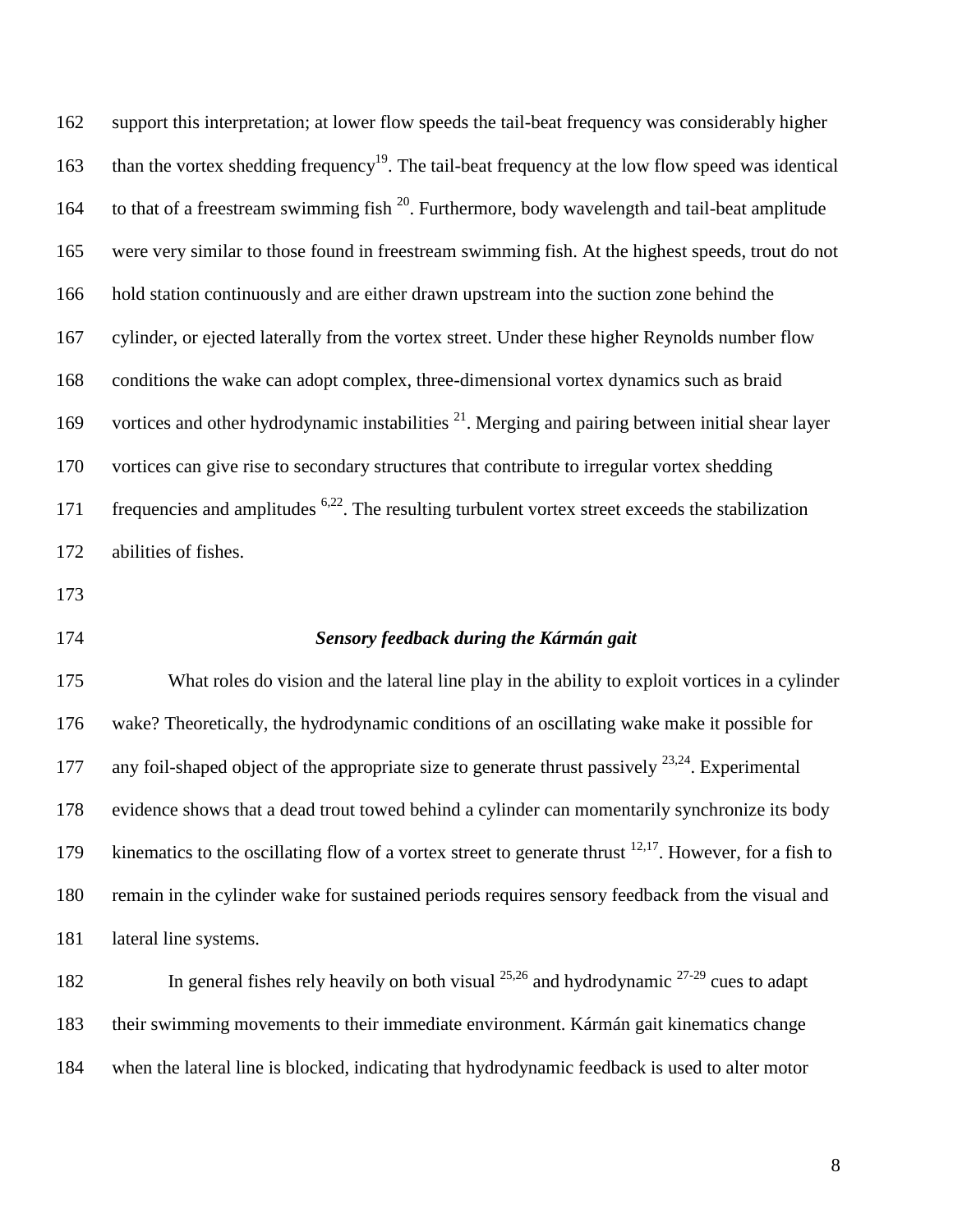output accordingly in turbulent flows. The greater variability in body wavelength for trout with a blocked *vs.* intact lateral line underscores the importance of detecting local flow along the body in adjusting Kármán gait kinematics to maintain a favorable posture to facilitate vortex capture. In addition, trout with a blocked lateral line hold station further downstream from the cylinder than fish with an intact lateral line. These lines of evidence reiterate that a proportion of Kármán gait kinematics are under active control and are not the sole result of passive buffeting of the body by vortices. Longer body wavelength and faster wave speed suggest that Kármán gaiting is less efficient or more energetically costly without a functional lateral line. The fact that trout in the light with a blocked lateral line do not spend as much time Kármán gaiting as trout with a functional lateral line (Fig. 5) provides behavioral evidence in support of this hypothesis. Whether altered Kármán gait kinematics reflect muscle activity and changes in energy expenditure for the individual is currently not known. When lateral line functionality is held constant (i.e. within fish with an intact or blocked lateral line), the presence or absence of light does not change Kármán gait kinematics. This provides further evidence that when trout hold station in a vortex street the lateral line, rather than vision, plays a larger role in body kinematics. One exception occurs where vision alone can alter Kármán gait kinematics. Fish with a blocked lateral line in the dark have a greater variability in body wavelength than fish in the light. These fish seem to have more difficulty exploiting vortices, often drifting position within the vortex street, displaying "corrective" motions, or switching to traditional undulatory swimming such as seen in uniform flow. Vision allows fish to maintain a consistent position relative to the cylinder. This may minimize the exposure to flow variation and thus variation in body wavelength, since the predictability and energy of the vortices decreases with downstream distance from the cylinder.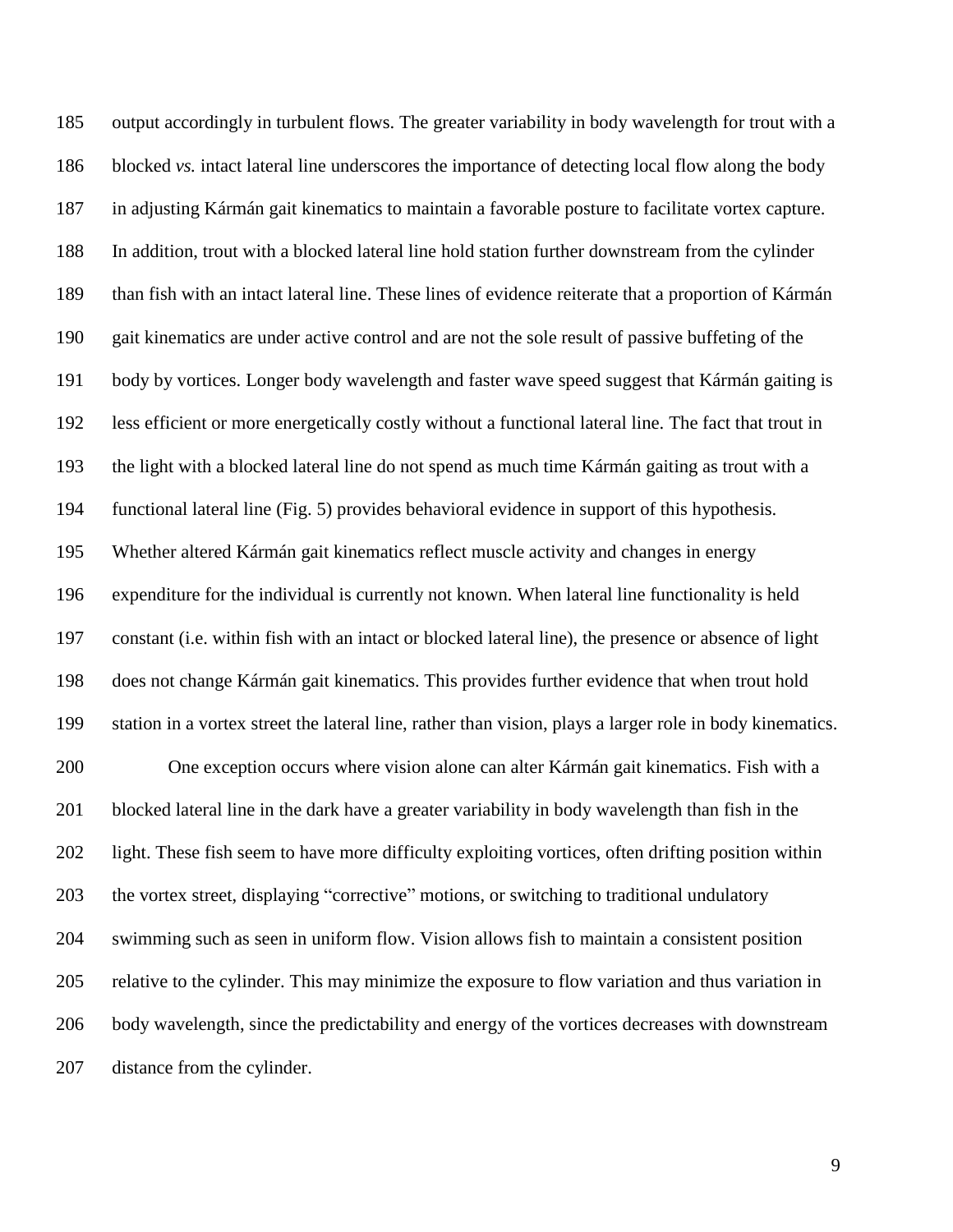## *Energetics of Kármán gaiting*

| 209 | The cost of Kármán gaiting can be measuring directly and non-invasively in live fishes             |
|-----|----------------------------------------------------------------------------------------------------|
| 210 | by employing the technique of respirometry, which measures the oxygen consumed during a            |
| 211 | particular behavior. There are several regions around a cylinder that fish choose to hold station. |
| 212 | Figure 6 illustrates that for a given flow speed, oxygen consumption during Kármán gaiting is      |
| 213 | higher than entraining near the suction region, but lower than bow waking in the front of the      |
| 214 | cylinder $^{13}$ . Kármán gaiting represents about half of the cost (47%) of swimming in the       |
| 215 | freestream away from the cylinder. When compared to freestream swimming in flow equivalent         |
| 216 | to the reduced velocity behind the cylinder (which is about 40% of the nominal flow velocity),     |
| 217 | Kármán gaiting represents about 79% of the cost $^{11}$ . Therefore, by exploiting vortices Kármán |
| 218 | gaiting fish used significantly less oxygen than predicted if there were only benefiting from      |
| 219 | swimming in the reduced velocity of the cylinder wake.                                             |

#### *Future directions*

 Our work on the midline kinematics of Kármán gaiting, sensory biology and energetics can be used by roboticists to develop control algorithms that can move bio-inspired robots and by computational fluid dynamics modelers to simulate fluid-structure interactions. Given that the majority of the body waves during Kármán gaiting are generated passively, it is more important for a flexible robot to control its head and the anterior body than control its posterior body. If hydrodynamic forces are harnessed appropriately at the anterior body, a travelling wave is generated passively at the posterior body starting from the body centre. This represents a paradigm shift in the field of autonomous robotics locomotion which traditionally emphasize the 230 control of the posterior body <sup>[30-32](#page-23-11)</sup>. What Kármán gaiting studies teach us is that head control is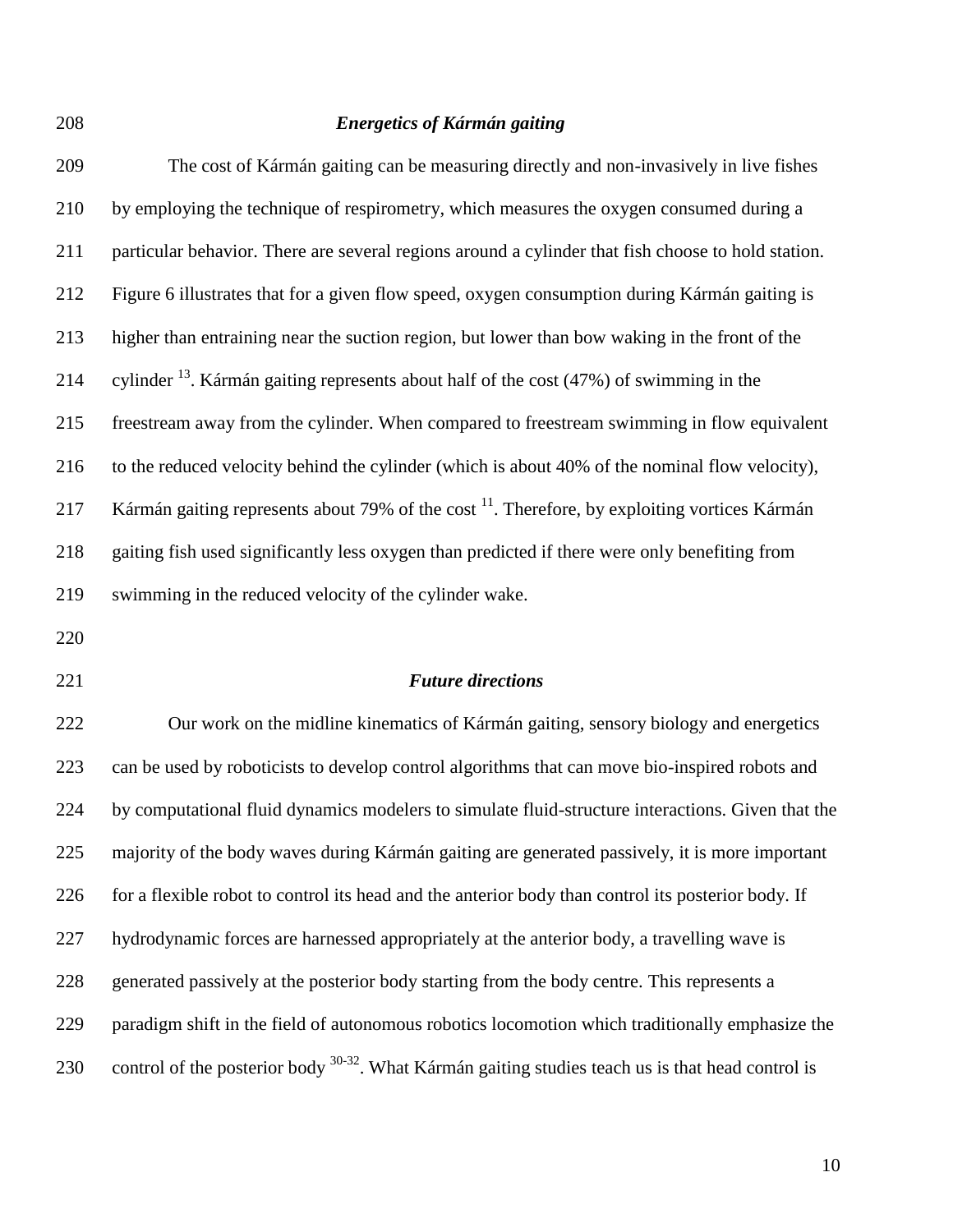critical for steering and improving stability in unsteady flows by counter-balancing body rotations and lateral translation, and that control functionality can be outsourced to the visco-elastic properties of the body itself.

 The study of biological locomotion in unsteady flow regimes is a promising one that stands to shed light on new mechanisms of hydrodynamic propulsion. Though vortex streets generated by cylinders has proven to be a production experimental system, overall the responses of fishes to unsteady flows remains largely unexplored. Around a single cylinder, already three distinct energy-saving behaviors are observed. What if the wakes behind three-dimensional objects, arranged in aggregations, or varying in flexibility, were investigated in more species? It is apparent that the diversity of maneuvering, wake-exploitation and drag-reduction behaviors would reflect the inexhaustible number of scenarios between over 33,000 species of fishes and unsteady flow conditions. Along this vein, experiments into more natural flow conditions stand to be well rewarded. For example, investigating the behavior of fish holding station behind two cylinders in tandem, only a slightly more involved experiment than a single cylinder but closer to mimicking flows from more natural object aggregations such as large woody debris in streams, already reveals new principles of fluid-solid interactions and wake exploitation that could not be 247 predicted . Another promising topic is the investigation of how fishes navigate waves in the surf zone during foraging. With the application of Digital Particle Image Velocimetry, high speed videography and physiological techniques such as respirometry and electromyography, new insights into the mechanisms of fish locomotion are now more accessible to marine technology applications.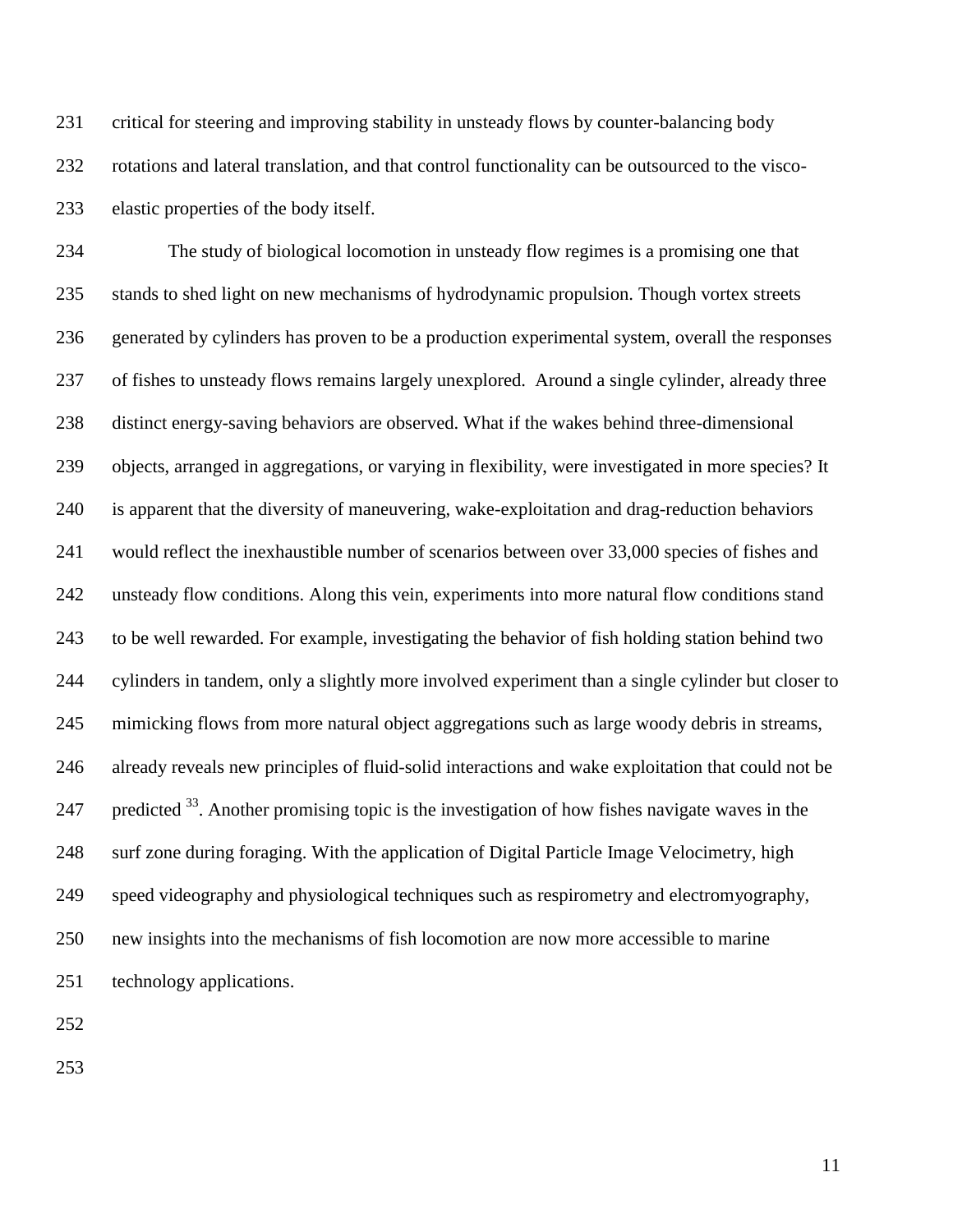| 254 | <b>Acknowledgements</b>                                                                    |
|-----|--------------------------------------------------------------------------------------------|
| 255 | We would like to thank Masashige Taguchi, Melanie Haehnel-Taguchi, and William Stewart for |
| 256 | helpful discussions and Melissa Ard, Maxine Floyd, and Katherine DeCesare for fish care.   |
| 257 | Support was provided by NIH 1RO1DC010809-01 and NSF IOS-1257150 to J.C.L.                  |
| 258 |                                                                                            |
| 259 |                                                                                            |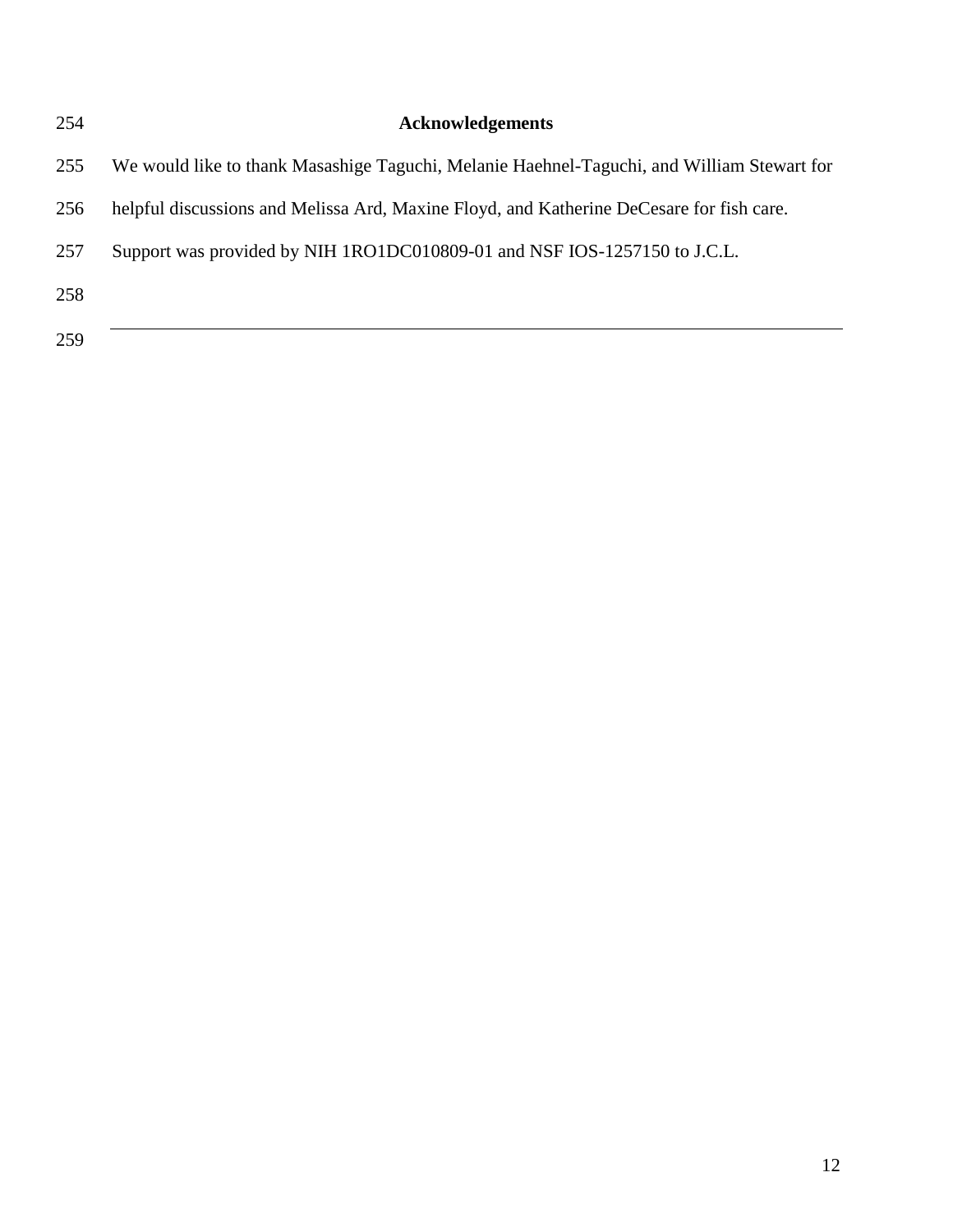# **Figures**







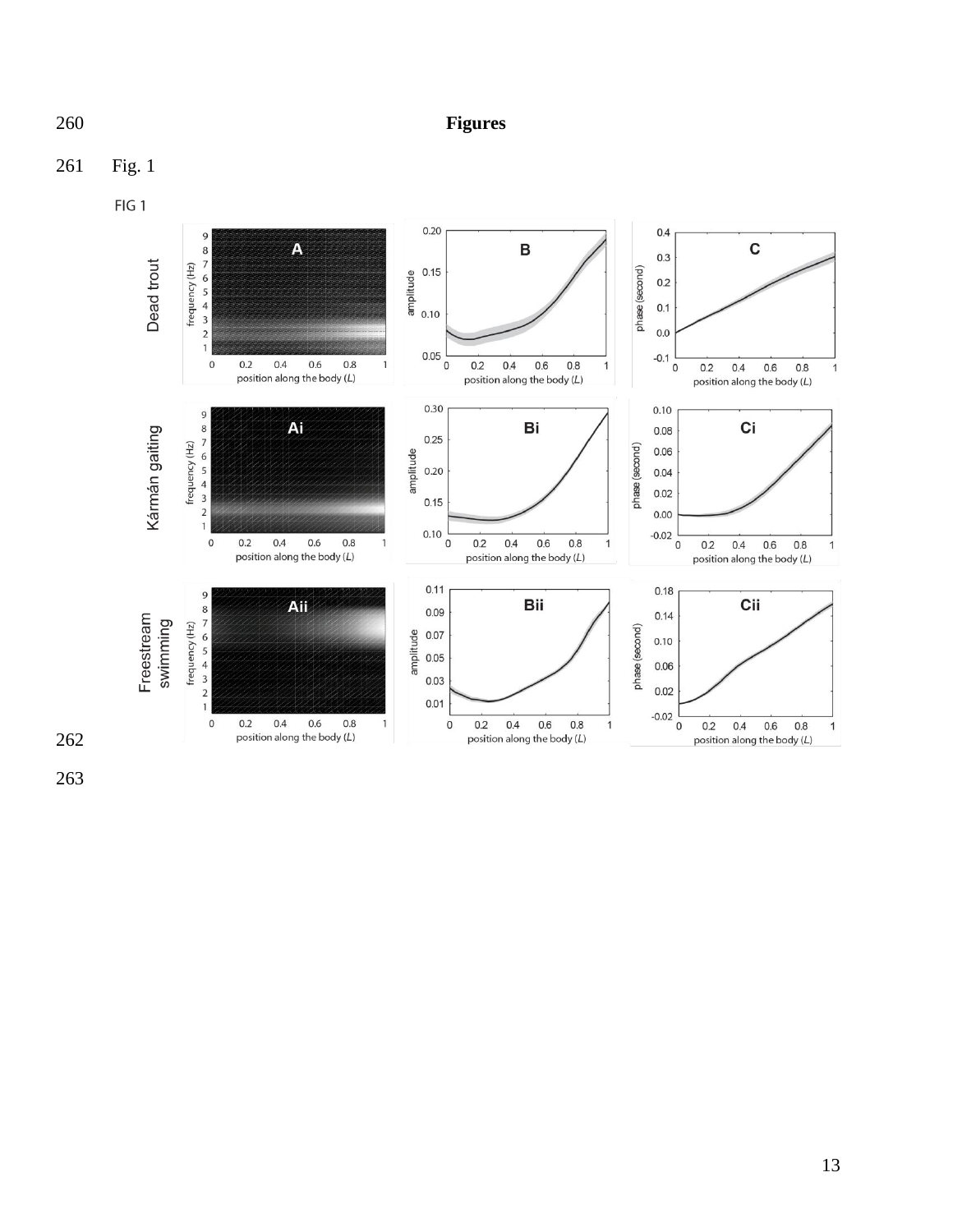

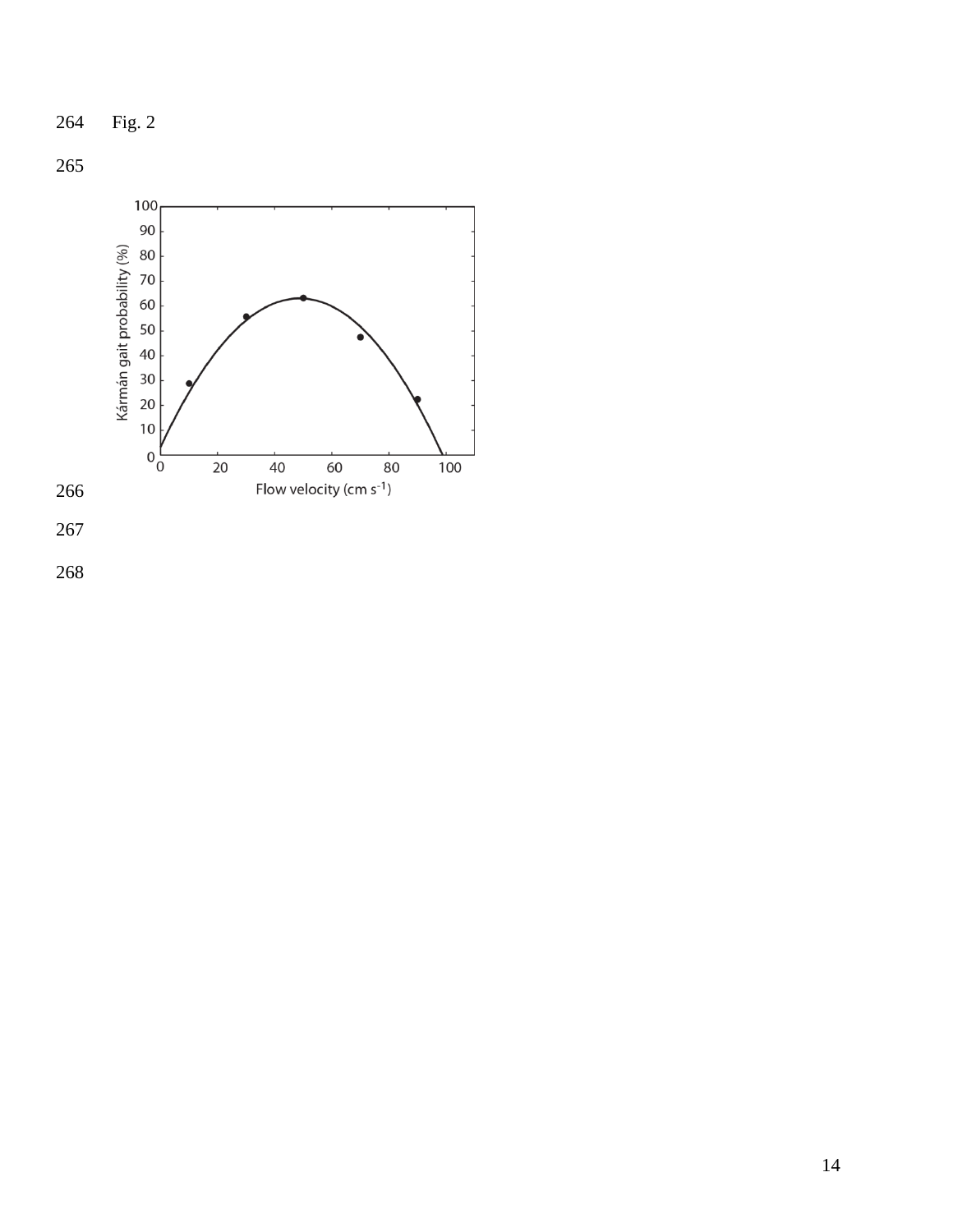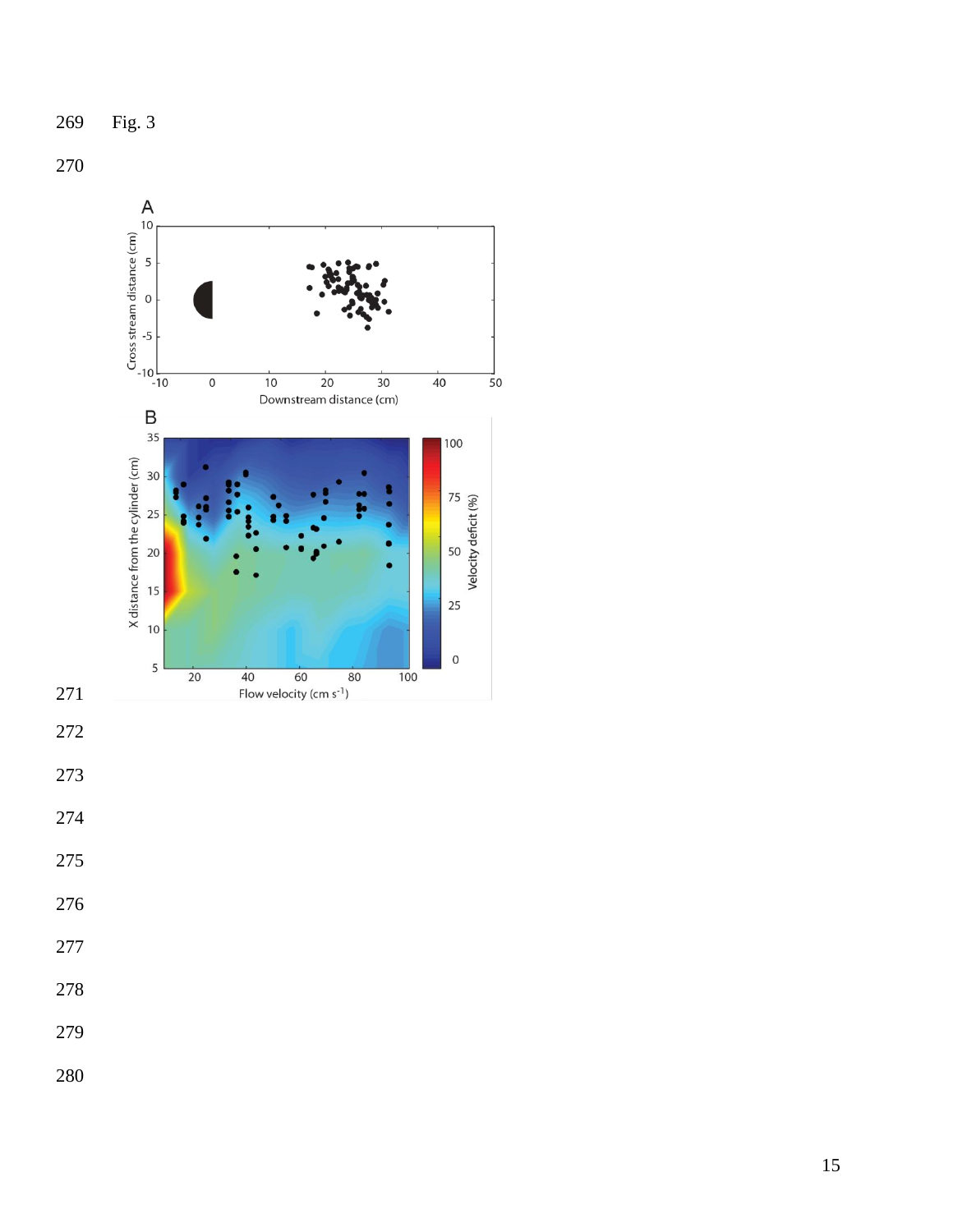

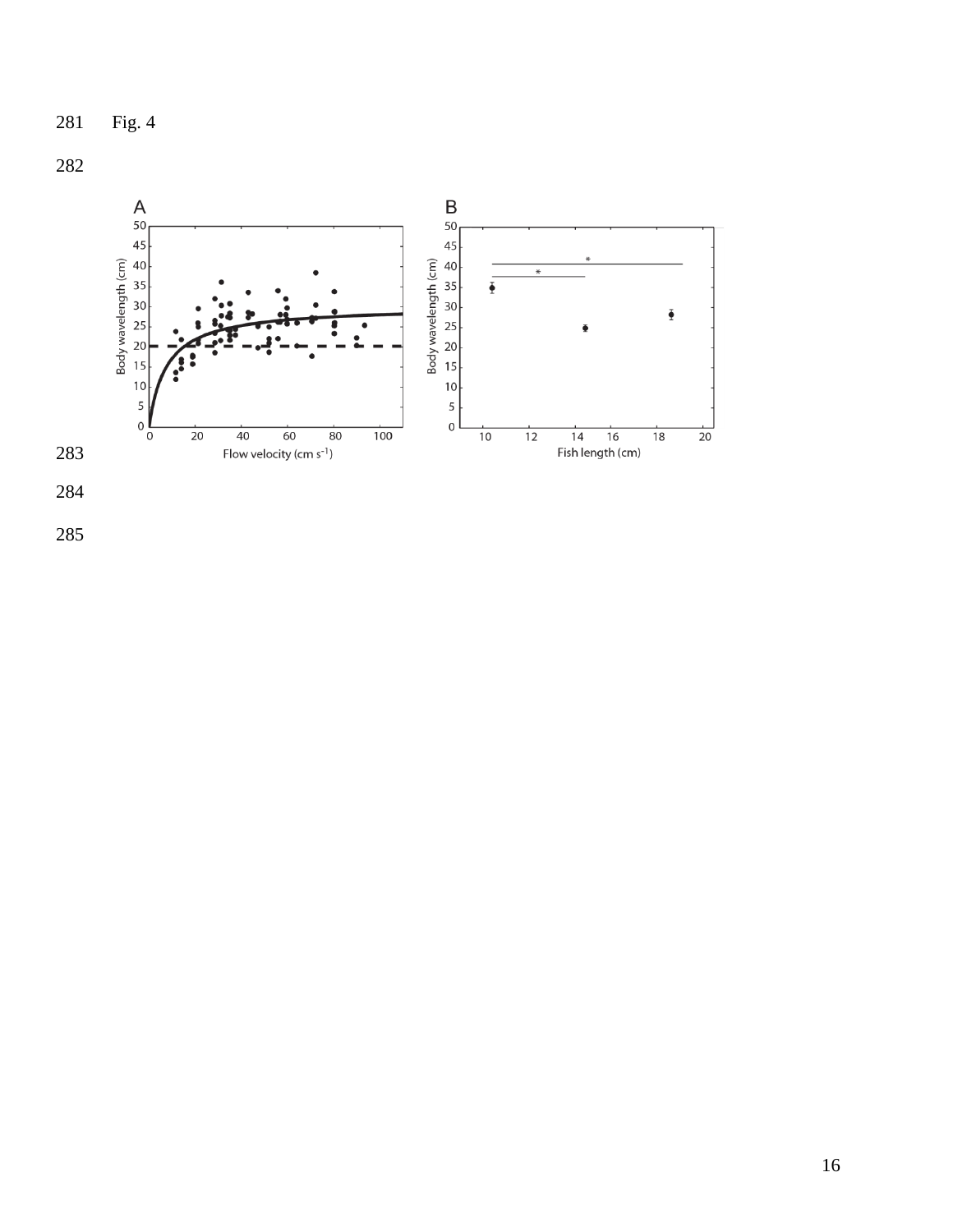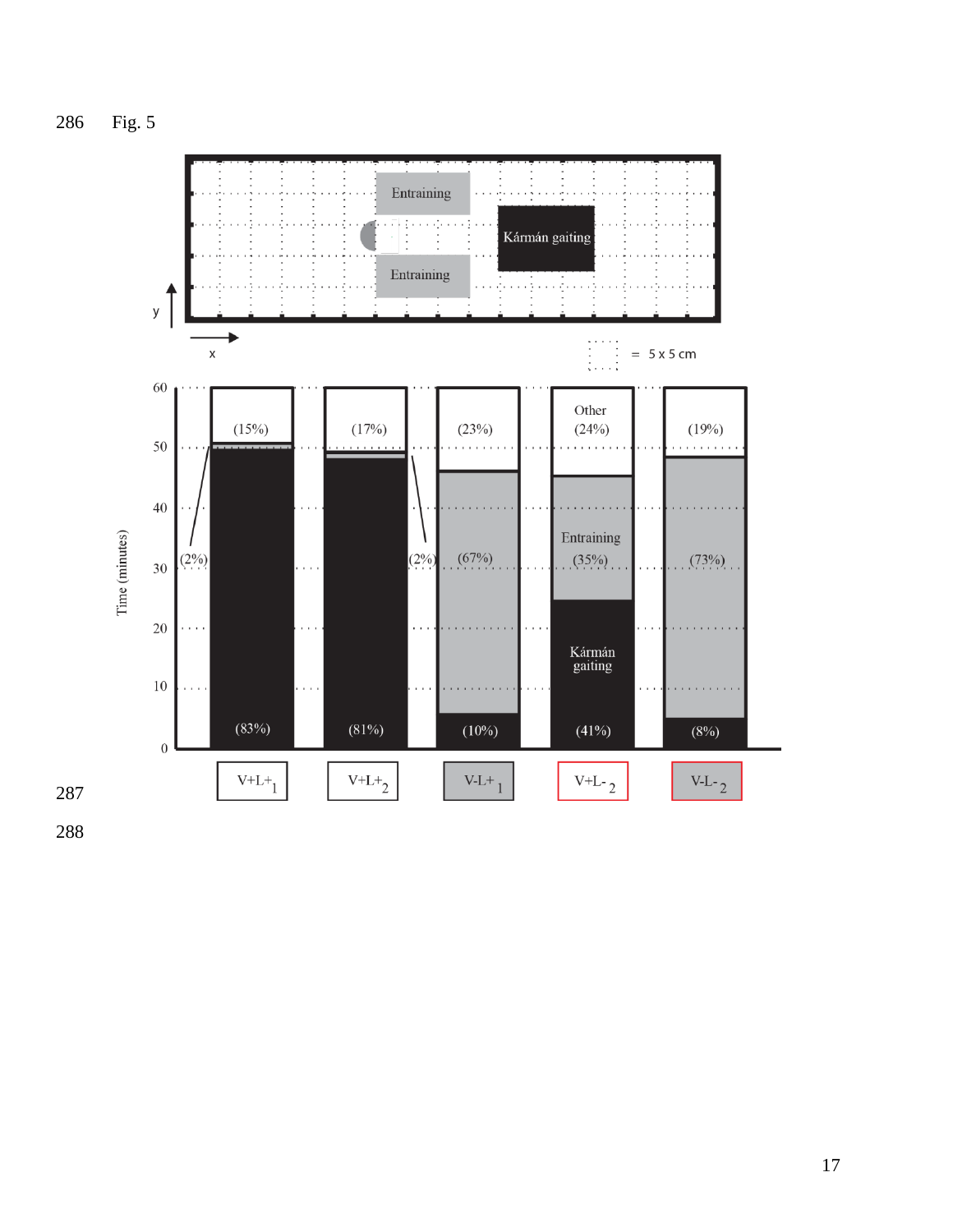

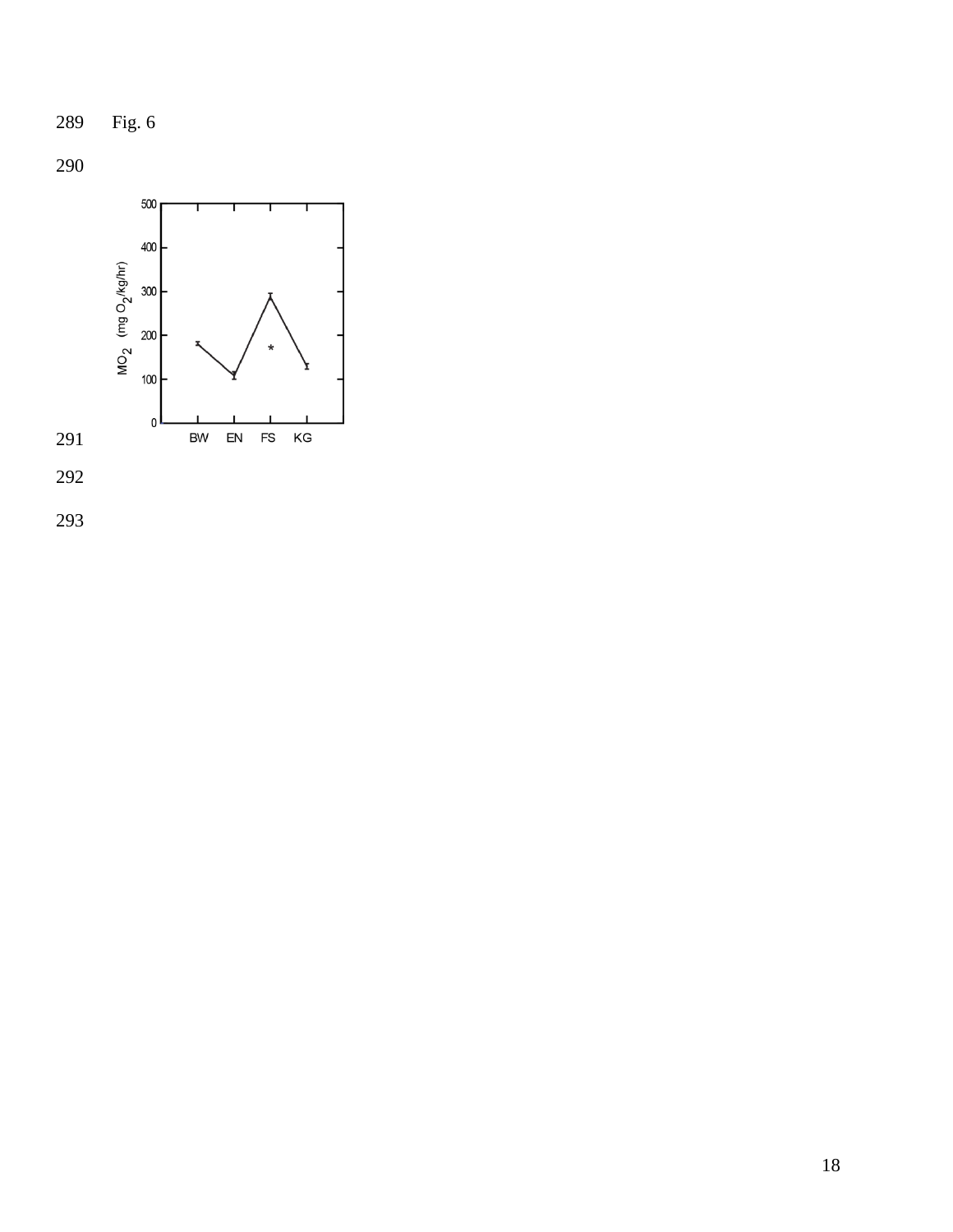## 294 **Figure Legends**

295

296 Fig. 1. Fourier analysis of a dead trout midline kinematics while in the vortex street  $(L = 17.8)$ 297 cm, flow speed = 57 cms<sup>-1</sup> and cylinder diameter = 5 cm <sup>[17](#page-23-0)</sup>). (A) Normalized frequency spectrum 298 (black = frequency with smallest lateral amplitude and white = largest amplitude) revealed that 299 the dominant frequency is  $2.20\pm0.10$  Hz, similar to a live Kármán gaiting trout  $(A_i)$ . (B) Mean 300 amplitude curve (solid line) across 6 tail beat cycles (gray shaded area shows  $\pm$  standard error of 301 the mean) indicated that body amplitudes of dead trout were smaller than those of live trout  $(B_i)$ . 302 (C) Increasing phase lag from head to tail in the mean phase curve (solid line, gray shaded area  $303$  shows  $\pm$  standard error of the mean) indicated that the travelling wave along the body was 304 initiated more anteriorly than in a live trout  $(C_i)$ . This suggests that live fish actively control the 305 anterior body to prevent wave formation.  $(A_{ii})$  Normalized frequency spectrum shows both 306 freestream swimming and Kármán gaiting fish  $(L = 10.0 \pm 0.3 \text{ cm})$  at 4.5  $L\text{s}^{-1}$  exhibited periodic 307 lateral oscillations, where the dominant frequency was 6.6±0.1 Hz and 2.2±0.05 Hz, 308 respectively. (Bii) Mean amplitude curves (solid line) at dominant frequency (gray shaded area  $309$  shows  $\pm$  standard error of the mean). In both behaviours, the amplitude of lateral oscillations was 310 smallest at the mid-body region and increased gradually towards tail. During Kármán gaiting, 311 body amplitudes at all locations were larger than during freestream swimming.  $(C_{ii})$  Mean phase 312 curves (solid line) at dominant frequency (gray shaded area shows  $\pm$  standard error of the mean). 313 A travelling wave was evident for both behaviours. In Kármán gaiting, the wave started at the 314 body centre (0.4 *L*), which was about 0.2 *L* posterior to the starting point of freestream 315 swimming fish. In both behaviours, the wave speed was constant along the posterior body (~60 316  $\text{cms}^{-1}$  for freestream swimming and  $\sim$ 75 cms<sup>-1</sup> for Kármán gaiting fish). The freestream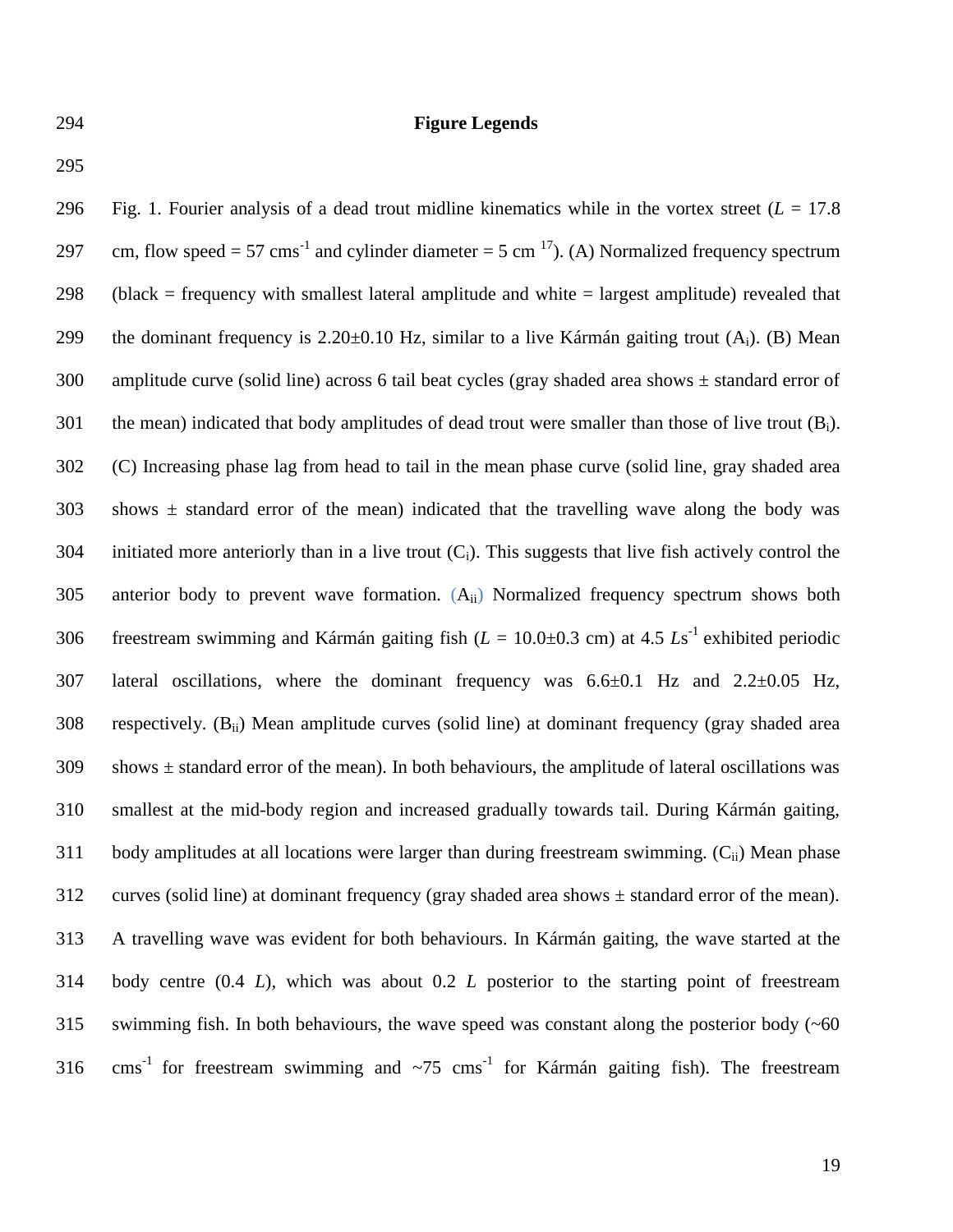swimming amplitude and phase curves of trout are very similar to those of saithe and mackerel 318 presented in .

 Fig. 2. The probability of Kármán gaiting changes with flow speed. Fish Kármán gait the most at 321 intermediate flow speeds ( $\sim$ 30 - 70 cm s<sup>-1</sup> for trout with total body length of 15.7  $\pm$  0.8 cm) and the least at extreme speeds. Videos were binned into 5 flow speed categories, where each category consisted of a minimum of 50 videos from at least 5 different fish.

 Fig. 3. (A) Location of the body centre (BC, black circles) of the body relative to the D-cylinder for all trials. The x and y axes show the downstream and lateral position, respectively, where 0 corresponds to the cylinder axis. (B) Downstream position of the BC relative to the cylinder as flow velocity increases. The BC positions are superimposed on a heat map illustrating the magnitude of the velocity deficit behind the cylinder as a percentage of the freestream velocity, where red represents the greatest relative flow reduction. The location of greatest flow reduction remains in a consistent region downstream of the cylinder across most flow speeds. Note that this plot does not distinguish the reversal in flow direction that is established in the suction region directly behind the cylinder. At the lowest speed, flow reduction can equate to no flow (100% reduction), whereas at higher speeds the largest flow reduction still results in some flow magnitude.

 Fig. 4. Body wavelength across speed and body size. (A) Body wavelength (solid line) starts lower than the cylinder wake wavelength (dashed line) and then rises above as flow speed 339 increases ( $r^2 = 0.28$ , n = 9 fish). At the lowest swimming speeds, the absence of a strong vortex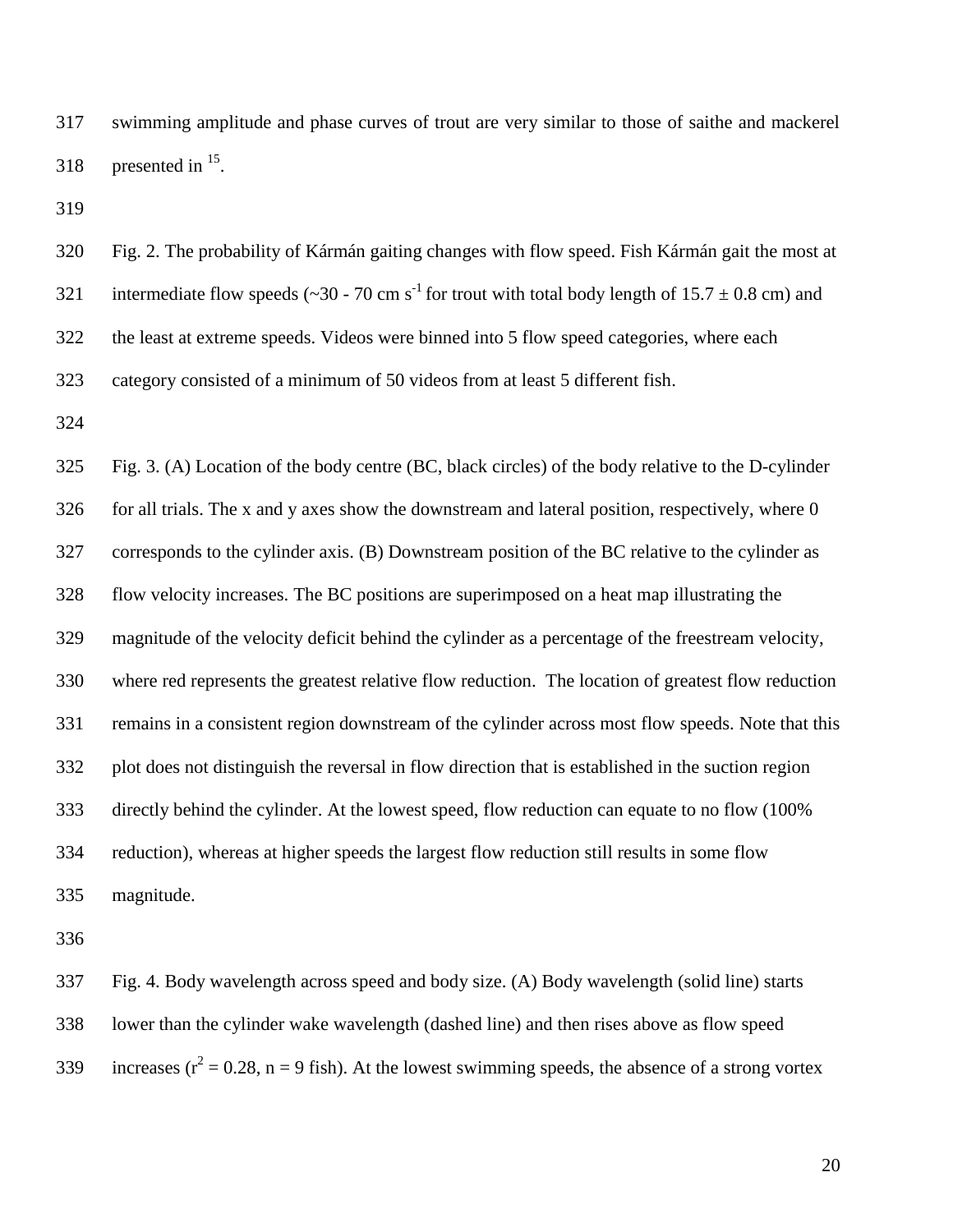street likely requires use of a shorter body wave similar to freestream swimming fish (see text). 341 (B) At a flow speed of  $\sim 50$  cm s<sup>-1</sup>, smaller fish have a longer body wavelength than larger fish (*p*  $342 \div 0.05$ ,  $n = 15$  fish). Values shown are the mean  $\pm$  S.E.M.

 Fig. 5. Regions around a cylinder in flow that trout will either entrain or Kármán gait (defined as two rectangular regions on either side of the cylinder, 7x15 cm, or a single rectangle centered along the midline of the cylinder wake, 10x15cm, respectively). In the light, fish prefer to Kármán gait in the vortex street downstream from the cylinder (black fill) for the majority of the 348 time during a 60-minute experiment, especially when the lateral line is intact  $(V+L+1)$ . Values for fish in the light with an intact lateral line exposed to the cylinder for two consecutive days 350 (V+L+<sub>2</sub>) are almost identical to those exposed for one day (V+L+<sub>1</sub>), indicating that previous experience in the flow tank does not alter the preference to Kármán gait. In contrast to experiments performed in the light, fish in the dark do not spend much time in the vortex street 353 regardless of lateral line functionality (V-L+ $_1$  or V-L- $_2$ ), preferring to entrain (gray fill) just downstream and to the side of the cylinder. The time that fish spent exploring other regions of the flow tank (white) is similar across treatments.

 Fig. 6. Statistical comparison of MO<sup>2</sup> values between Kármán gaiting (KG) and other behaviors 358 at 3.5 *L* s<sup>-1</sup>. Compared to other behaviors at 3.5 *L* s<sup>-1</sup>, Kármán gaiting requires significantly less oxygen than swimming in the free stream (FS, 47%) and bow waking (BW, 73%), but requires more oxygen than entraining (EN, 116%). Kármán gaiting fish use less oxygen (79%) compared 361 to fish swimming in the free stream at  $1.8 L s^{-1}$  (asterisk). Values are reported as the mean  $\pm$  the standard error.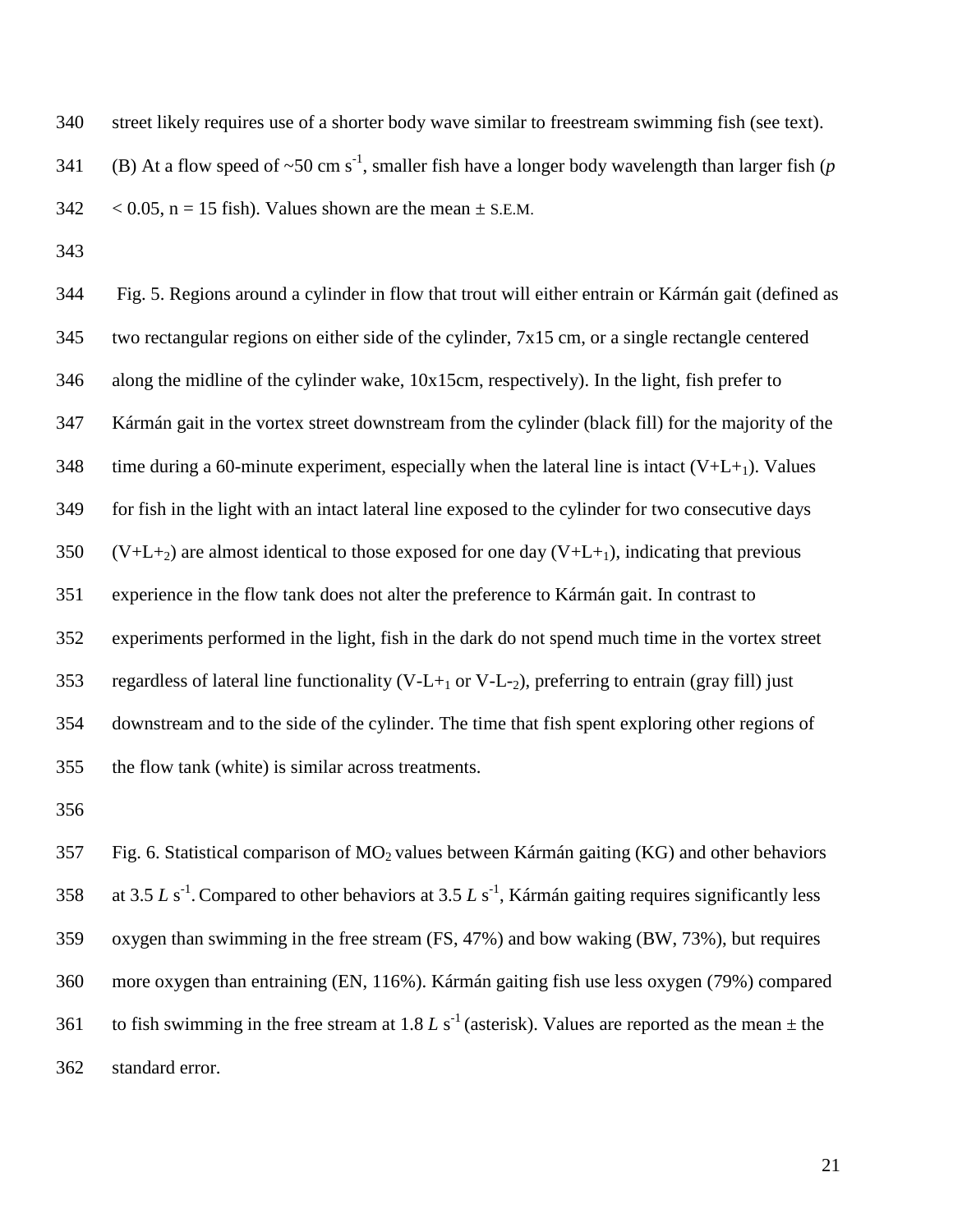### **References**

<span id="page-22-10"></span><span id="page-22-9"></span><span id="page-22-8"></span><span id="page-22-7"></span><span id="page-22-6"></span><span id="page-22-5"></span><span id="page-22-4"></span><span id="page-22-3"></span><span id="page-22-2"></span><span id="page-22-1"></span><span id="page-22-0"></span> 1 Streitlien, K. & Triantafyllou, G. S. Efficient foil propulsion through vortex control. *AIAA Journal* **34**, 2315-2319, doi:10.2514/3.13396 (1996). 2 Heggenes, J. Flexible summer habitat selection by wild, allopatric brown trout in lotic environments. *Transactions of the American Fisheries Society* **131**, 287-298, doi:10.1577/1548- 8659(2002)131<0287:FSHSBW>2.0.CO;2 (2002). 3 McMahon, T. E. & Hartman, G. F. Influence of cover complexity and current velocity on winter habitat use by juvenile coho salmon (*Oncorhynchus kisutch*). *Canadian Journal of Fisheries and Aquatic Sciences* **46**, 1551-1557, doi:10.1139/f89-197 (1989). 4 Triantafyllou, M. S., Techet, A. H. & Hover, F. S. Review of experimental work in biomimetic foils. *IEEE Journal of Oceanic Engineering* **29**, 585 - 594, doi:10.1109/JOE.2004.833216 (2004). 5 Pavlov, D. S., Lupandin, A. I. & Skorobogatov, M. A. The effects of flow turbulence on the behavior and distribution of fish. *Journal of Ichthyology* **40**, S232-S261 (2000). 6 Williamson, C. H. K. Vortex dynamics in the cylinder wake. *Annual Review of Fluid Mechanics* **28**, 477-539, doi:10.1146/annurev.fl.28.010196.002401 (1996). 7 Webb, P. W. Entrainment by river chub *Nocomis micropogon* and smallmouth bass *Micropterus dolomieu* on cylinders. *The Journal of experimental biology* **201**, 2403-2412 (1998). 8 Liao, J. C., Beal, D. N., Lauder, G. V. & Triantafyllou, M. S. Fish Exploiting Vortices Decrease Muscle Activity. *Science* **302**, 1566-1569, doi:10.1126/science.1088295 (2003). 9 Sutterlin, A. M. & Waddy, S. Possible role of the posterior lateral line in obstacle entrainment by brook trout (*Salvelinus fontinalis*). *Journal of the Fisheries Research Board of Canada* **32**, 2441-2446, doi:10.1139/f75-281 (1975). 10 Zdravkovich, M. M. *Flow Around Circular Cylinders : A Comprehensive Guide Through Flow Phenomena, Experiments, Applications, Mathematical Models, and Computer Simulations*. Vol. 1 (Oxford University Press, 1997). 11 Liao, J. C., Beal, D. N., Lauder, G. V. & Triantafyllou, M. S. The Kármán gait: novel body kinematics of rainbow trout swimming in a vortex street. *The Journal of experimental biology* **206**, 1059-1073, doi:10.1242/jeb.00209 (2003). 12 Liao, J. C. Neuromuscular control of trout swimming in a vortex street: implications for energy economy during the Kármán gait. *The Journal of experimental biology* **207**, 3495-3506, doi:10.1242/jeb.01125 (2004). 13 Taguchi, M. & Liao, J. C. Rainbow trout consume less oxygen in turbulence: the energetics of swimming behaviors at different speeds. *The Journal of experimental biology* **214**, 1428-1436, doi:10.1242/jeb.052027 (2011). 14 Breder, C. M. J. The locomotion of fishes. *Zoologica* **4**, 159-256 (1926). 15 Videler, J. J. & Hess, F. Fast continuous swimming of two pelagic predators, saithe (*Pollachius virens*) and mackerel (*Scomber scombrus*): a kinematic analysis. *The Journal of experimental biology* **109**, 209-228 (1984). 16 Jayne, B. C. & Lauder, G. V. Red Muscle Motor Patterns During Steady Swimming in Large Mouth Bass: Effects of Speed and Correlations with Axial Kinematics. *The Journal of experimental biology* **198**, 1575-1587 (1995).